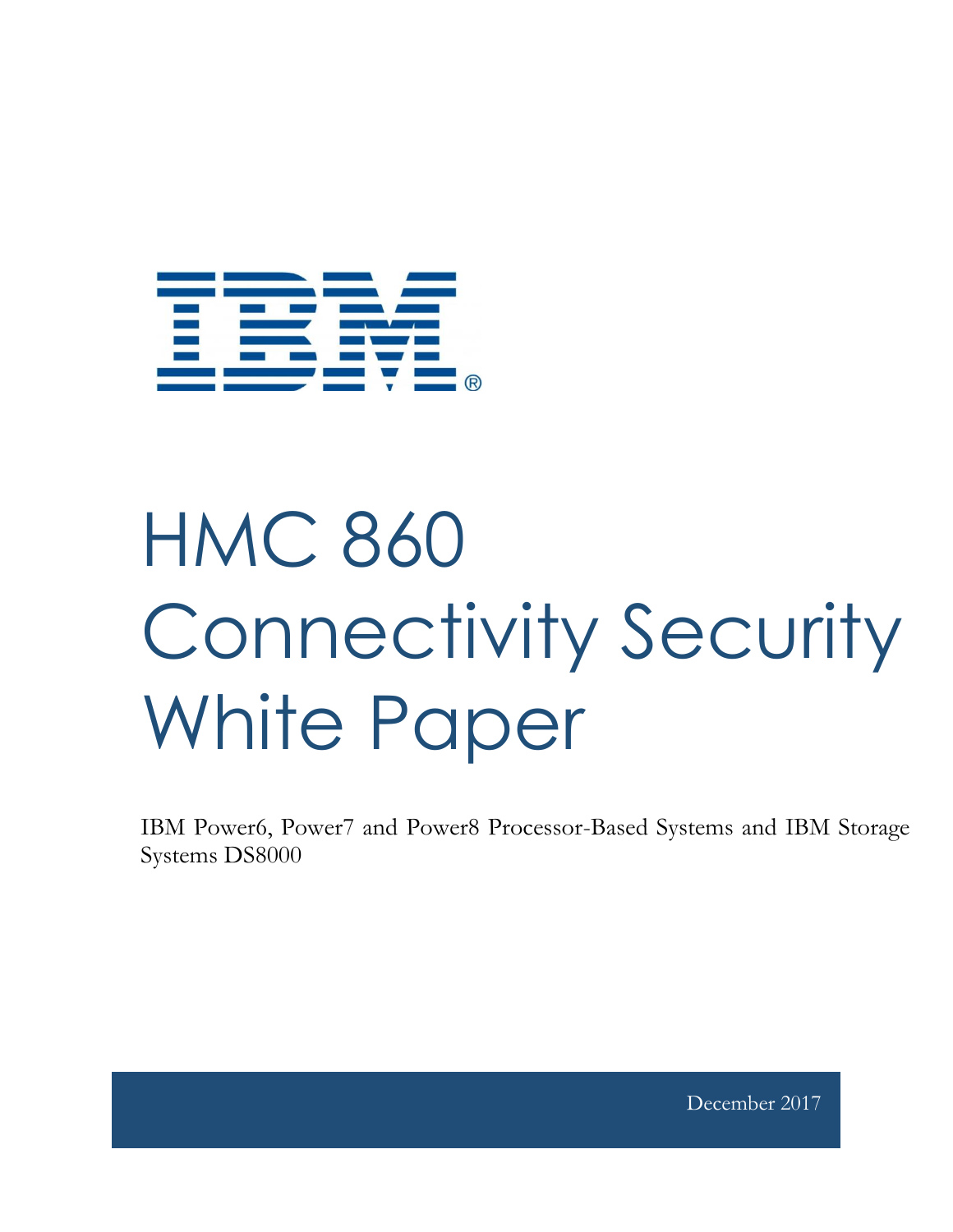## **Table of Contents**

| <b>1Introduction 3</b>                                         |  |
|----------------------------------------------------------------|--|
|                                                                |  |
| <b>IIHMC Connectivity Methods</b><br>$\overline{5}$            |  |
|                                                                |  |
|                                                                |  |
| Internet Virtual Private Network (VPN) Connectivity for        |  |
|                                                                |  |
|                                                                |  |
|                                                                |  |
| Modem connectivity for the Power HMC for Power6,               |  |
|                                                                |  |
|                                                                |  |
| IIIProtocols and Encryption 12                                 |  |
|                                                                |  |
|                                                                |  |
|                                                                |  |
| IVData and Information<br>14                                   |  |
|                                                                |  |
|                                                                |  |
|                                                                |  |
|                                                                |  |
| <b>VMultiple HMCs</b><br>19                                    |  |
|                                                                |  |
|                                                                |  |
| VI Events Manager for Call Home - Power HMC 20                 |  |
| VIIAppendix: IP addresses and Ports for IBM<br>Connectivity 21 |  |
|                                                                |  |
|                                                                |  |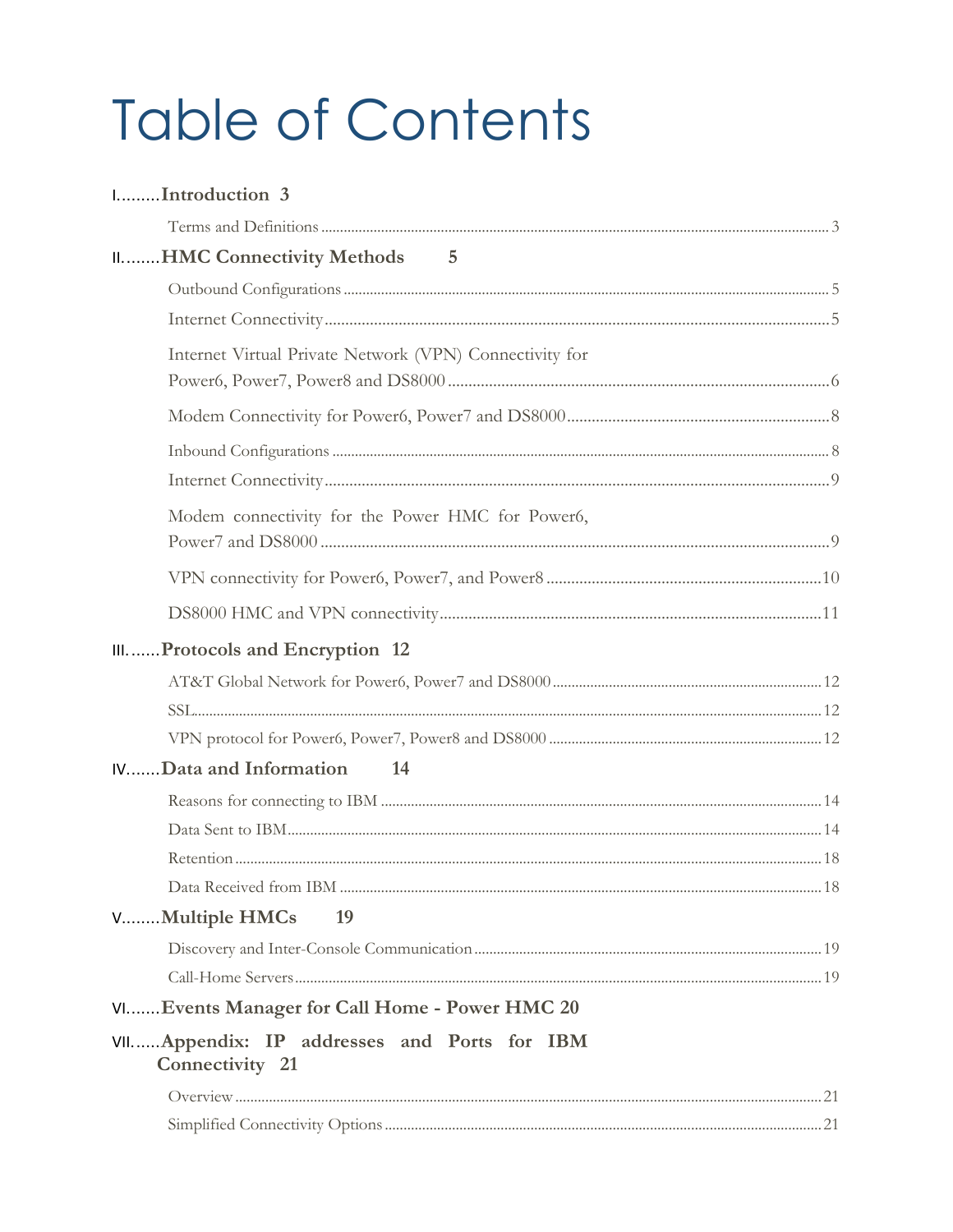| URSF (Universal Remote Support Function) with |  |
|-----------------------------------------------|--|
|                                               |  |
|                                               |  |
|                                               |  |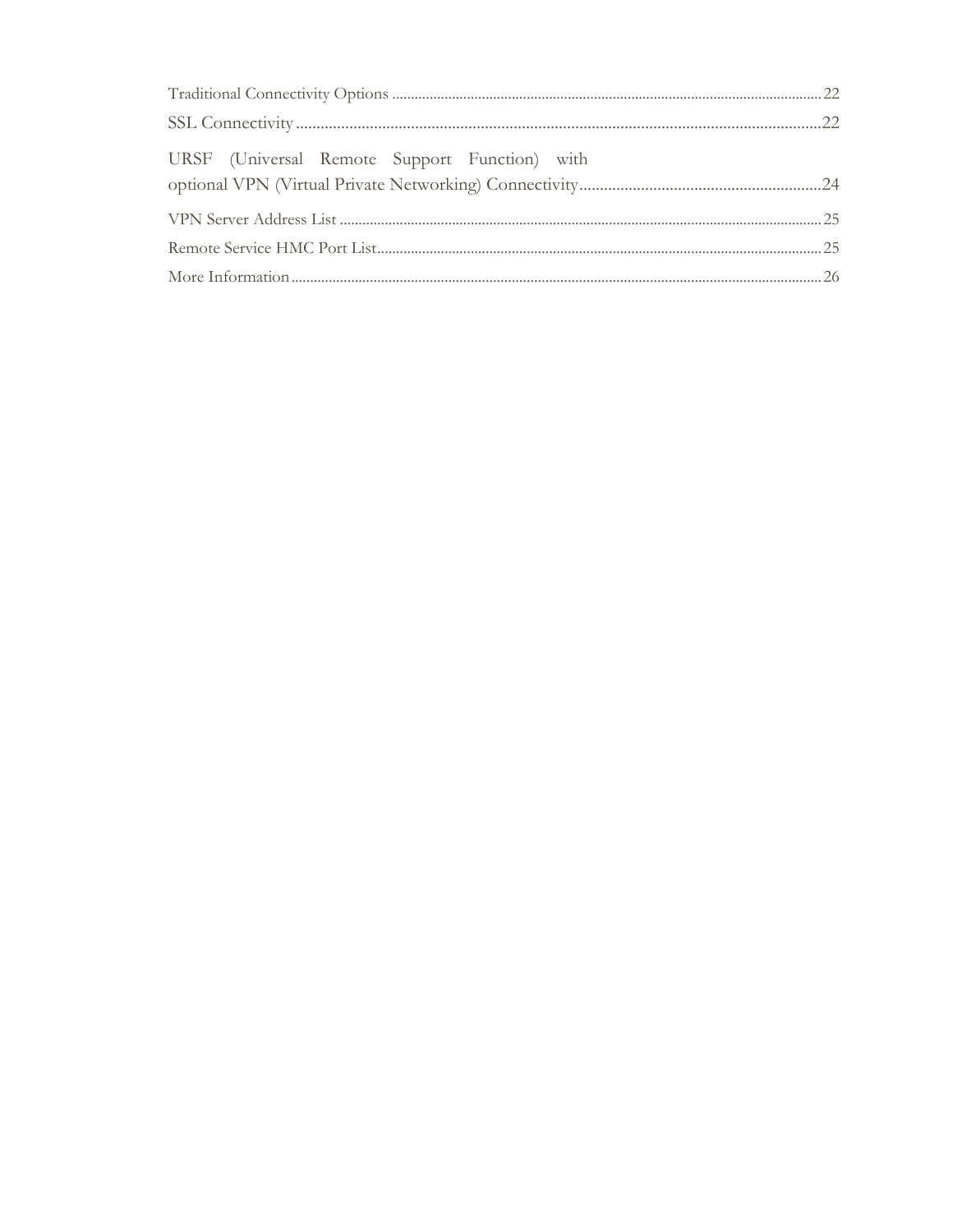## <span id="page-3-0"></span>**Introduction**

This document describes data that is exchanged between the Hardware Management Console (HMC) and the IBM Service Delivery Center (SDC). In addition, it also covers the methods and protocols for this exchange. This includes the configuration of "Call Home" (Electronic Service Agent) on the HMC for automatic hardware error reporting. All the functionality that is described herein refers to Power Systems HMC version V6.1.0 and later as well as the HMC used for the IBM Storage System DS8000.

#### <span id="page-3-1"></span>**Terms and Definitions**

Users should have a basic understanding of Internet Protocol (IP) networks and protocols. The following is a list of terms and acronyms used in this document.

| Term         | Definition                                  |  |  |  |
|--------------|---------------------------------------------|--|--|--|
| 3DES         | Triple DES                                  |  |  |  |
| <b>AES</b>   | Advanced Encryption Standard                |  |  |  |
| AT&T         | American Telephone & Telegraph              |  |  |  |
| <b>CHAP</b>  | Challenge Handshake Authentication Protocol |  |  |  |
| <b>CHARM</b> | Concurrent Hot Add Repair Maintenance       |  |  |  |
| <b>DES</b>   | Data Encryption Standard                    |  |  |  |
| <b>ESP</b>   | Encapsulated Security Payload, Protocol 50  |  |  |  |
| <b>HMAC</b>  | Hashing Message Authentication Code         |  |  |  |
| <b>HMC</b>   | Hardware Management Console                 |  |  |  |
| <b>IBM</b>   | <b>International Business Machines</b>      |  |  |  |
| <b>IKE</b>   | Internet Key Exchange                       |  |  |  |
| IP           | <b>Internet Protocol</b>                    |  |  |  |
| <b>IPSec</b> | IP Security                                 |  |  |  |
| LAN          | Local Area Network                          |  |  |  |
| L2TP         | Layer 2 Tunneling Protocol                  |  |  |  |
| LIG          | Local Interface Gateway                     |  |  |  |
| <b>LPM</b>   | Live Partition Mobility                     |  |  |  |
| MD5          | Message Digest Algorithm 5                  |  |  |  |
| PAP          | Password Authentication Protocol            |  |  |  |
| <b>PPP</b>   | Point-to-Point Protocol                     |  |  |  |
| <b>PSK</b>   | Pre-Shared Key                              |  |  |  |
| RC4          | Rivest Cipher 4                             |  |  |  |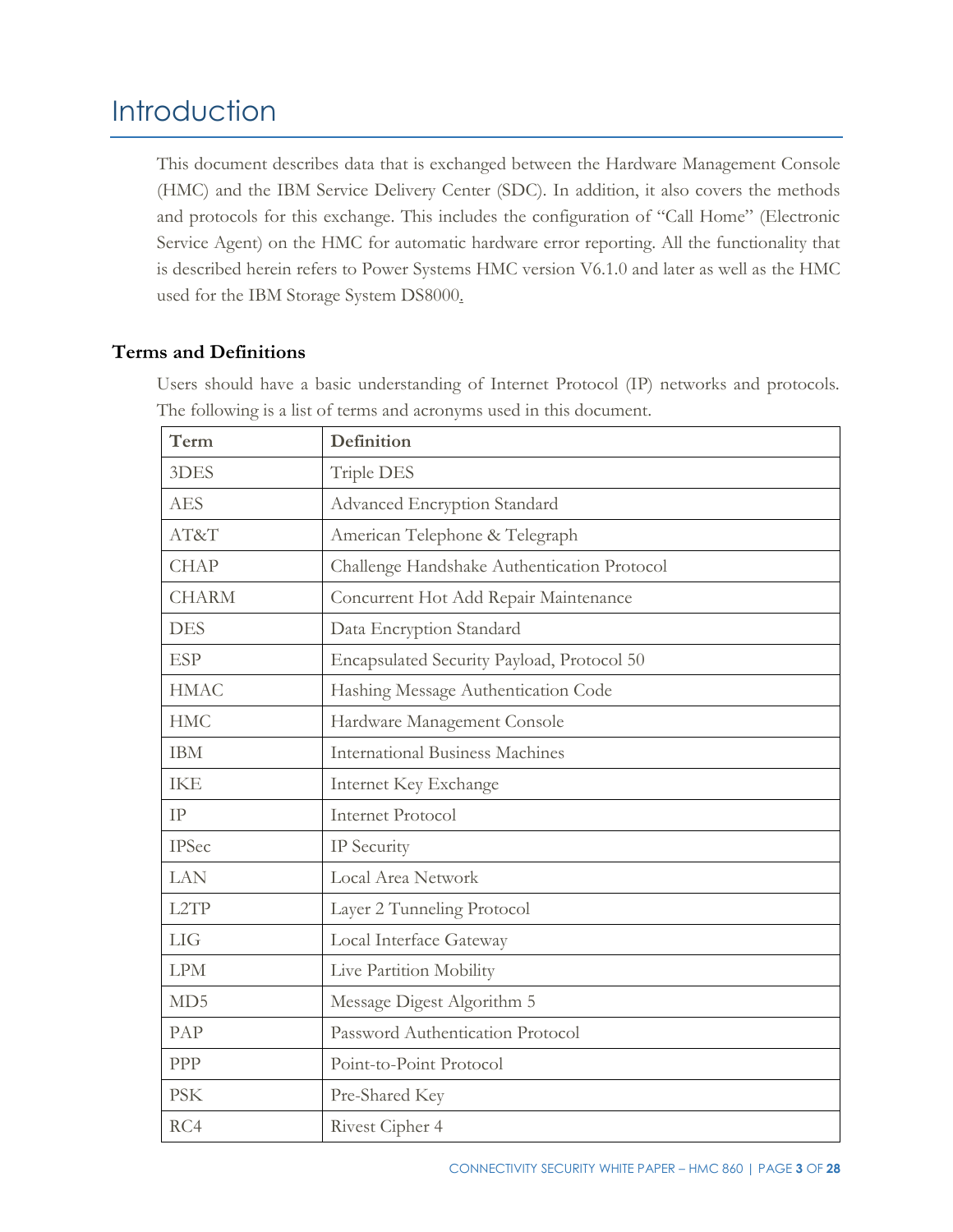| <b>RFC</b>  | Request for change                 |  |  |  |
|-------------|------------------------------------|--|--|--|
| <b>SDC</b>  | Service Delivery Center            |  |  |  |
| <b>SNAT</b> | Source Network Address Translation |  |  |  |
| <b>SSL</b>  | Secure Sockets Layer               |  |  |  |
| <b>TCP</b>  | Transmission Control Protocol      |  |  |  |
| <b>TLS</b>  | <b>Transport Layer Security</b>    |  |  |  |
| <b>UDP</b>  | User Datagram Protocol             |  |  |  |
| <b>VPN</b>  | Virtual Private Network            |  |  |  |
| WAN         | Wide Area Network                  |  |  |  |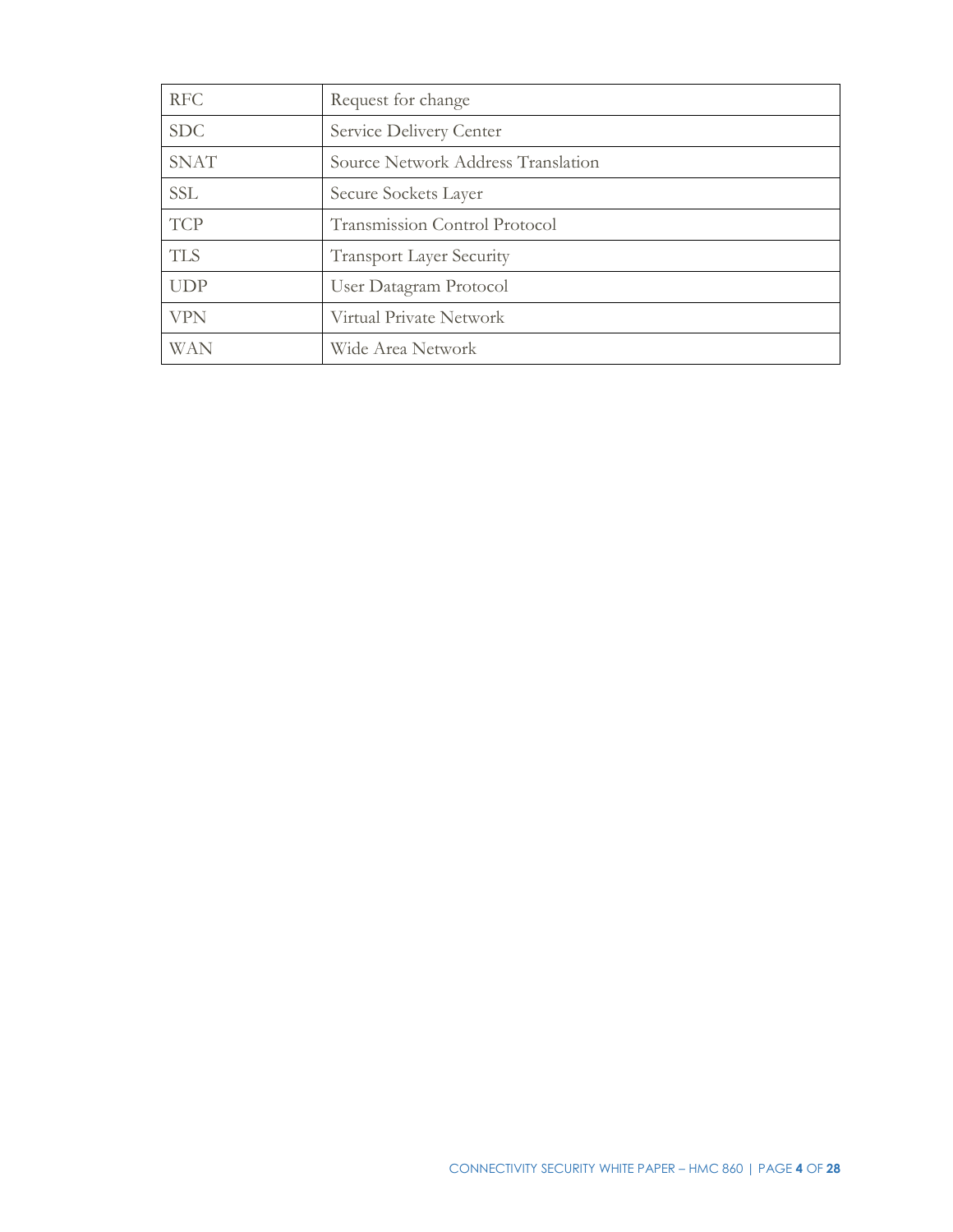## <span id="page-5-0"></span>HMC Connectivity Methods

The HMC uses various methods to communicate back to IBM to match different client environments. This section outlines all the diverse ways in which an HMC can be configured to communicate with IBM.

#### <span id="page-5-1"></span>**Outbound Configurations**

Outbound configurations are used to configure the HMC to connect back to IBM. The HMC uses the IBM Electronic Service Agent tool to connect to IBM for various situations including, but not limited to, reporting problems, reporting inventory, and transmitting error data. The Power HMC also has the ability to download system fixes. For more on the types of data that the HMC sends to IBM, see section [Data & Information.](#page-14-0)

The information in this section refers to the transactions initiated from the HMC. Outbound transactions (transactions initiated by the HMC) can receive data in response to a request. Examples of this would be fix download and update access key.

#### <span id="page-5-2"></span>**Internet Connectivity**

In this configuration, Electronic Service Agent on the HMC uses a client-provided internet connection to connect to IBM Support. All communications are handled through TCP sockets (which always originate from the HMC) and use SSL to encrypt the data that is being sent back and forth.

Optionally, the HMC can also be enabled to connect to the Internet through a clientconfigured SSL proxy server.

#### The HMC supports IP V6 connections.

#### <span id="page-5-3"></span>**Without proxy server**

The following diagram shows the HMC connecting to IBM without a proxy server.



Note: For DS8000, the private LAN and the HMC(s) are inside the machine.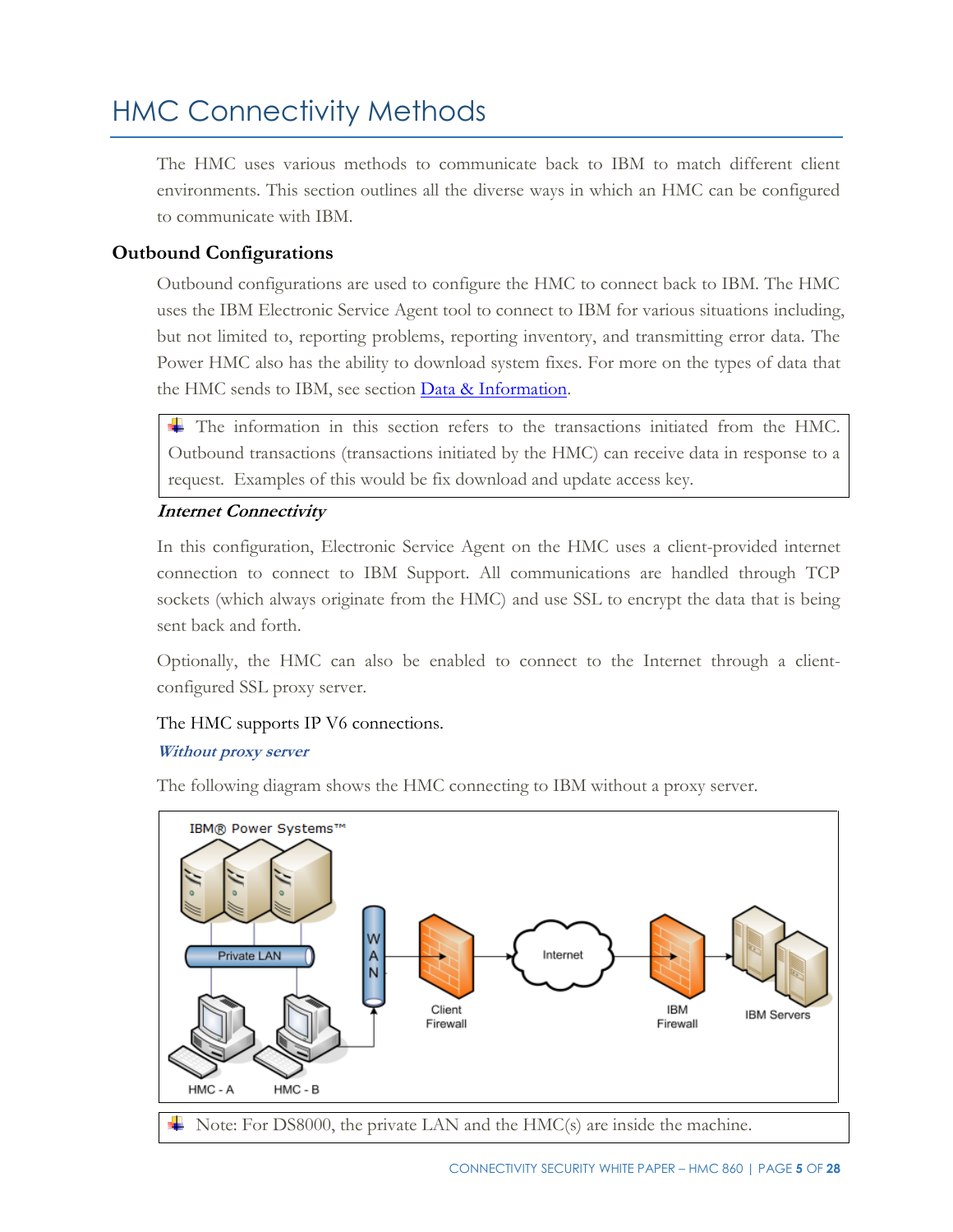In this setup the HMC connects through the client-provided Internet connection by the default route. For this type of configuration the client can optionally use a second network card to physically separate the local system network from the Internet-enabled network.

For the HMC to communicate successfully, the client's external firewall must allow established TCP packets to flow freely on port 443. The use of Source Network Address Translation (SNAT) and masquerading rules to mask the HMC source IP address are both acceptable. The firewall may also limit the specific IP addresses to which the HMC can connect. [Appendix](#page-21-0) contains the list of IP addresses.

#### **With Proxy Server**

The following diagram shows the HMC connecting to IBM using a client-provided proxy server.



Note: For DS8000, the private LAN and the HMC(s) are inside the machine.

To forward SSL sockets, the proxy server must support the basic proxy header functions (as described in RFC #2616) and the CONNECT method. Optionally, basic proxy authentication (RFC #2617) may be configured so that the HMC authenticates before attempting to forward sockets through the proxy server.

For the HMC to communicate successfully, the client's proxy server must allow connections to port 443. The proxy server may also limit the specific IP addresses to which the HMC can connect. [Appendix](#page-21-0) contains the list of IP addresses.

#### <span id="page-6-0"></span>**Internet Virtual Private Network (VPN) Connectivity for Power6, Power7, Power8 and DS8000**

**Important Note**: Starting in 2015, new products will no longer have outbound VPN connectivity capabilities. Existing products with VPN support can continue to use that functionality until the end of life of that product.

Starting with DS8880 R8.0 the VPN is no longer an option for outbound connectivity.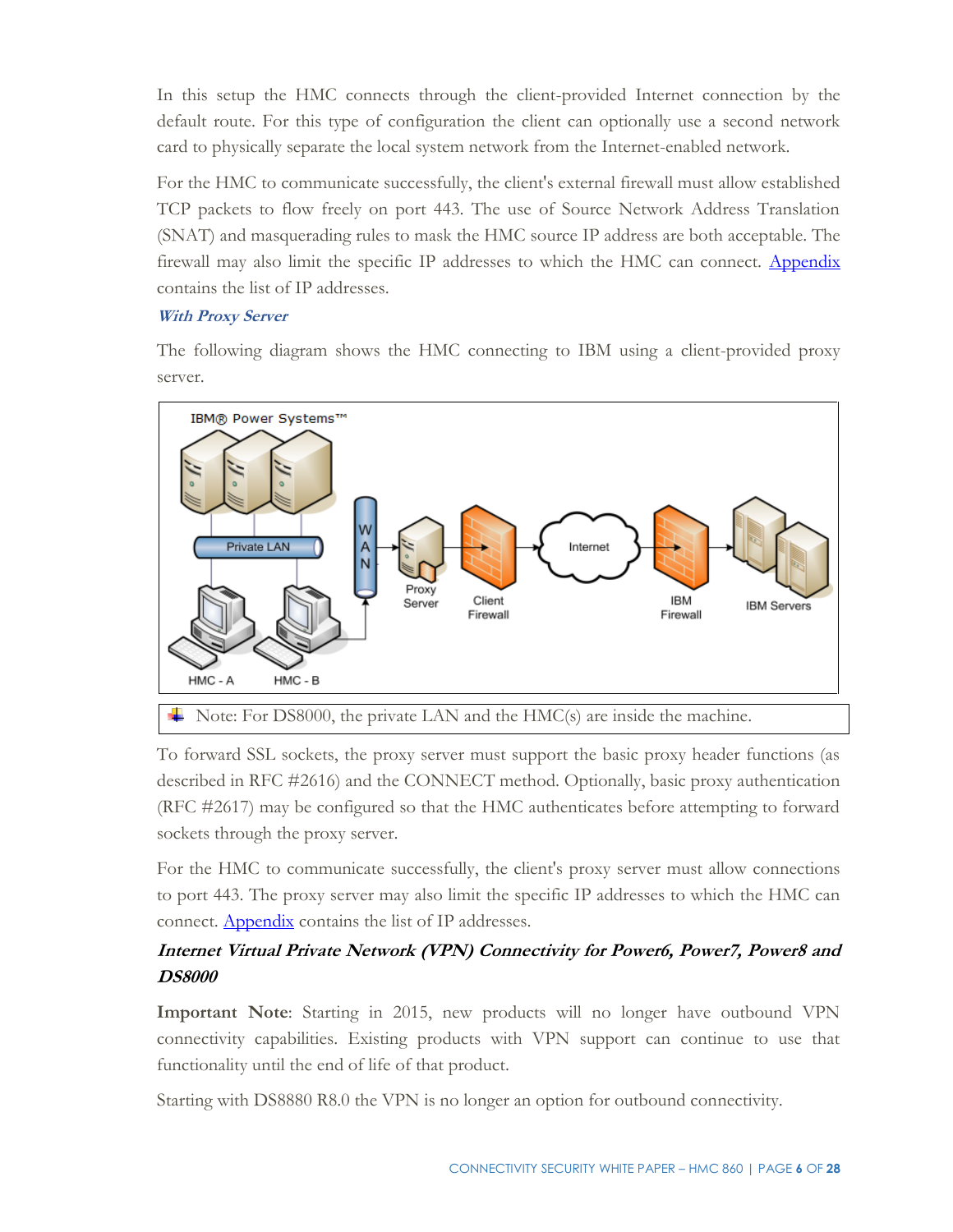The following diagram shows the HMC connecting to IBM using Internet VPN. This is similar to the Internet Connectivity in section [Without proxy server,](#page-5-3) except that the connections are tunneled inside of another network layer. (This configuration is required to use the VPN Inbound Connectivity described in section [VPN connectivity.](#page-10-0))



Note: For DS8000, the private LAN and the  $HMC(s)$  are inside the machine.

In this setup the HMC connects through the client-provided Internet connection by the default route. When using this type of configuration on the Power HMC, the client can optionally use a second network card to physically separate the local system network from the Internet enabled network. For the DS8000, a second network card in the HMC is not supported. The preferred configuration is to have 2 separate HMCs, and each HMC can be connected to a different customer network.

Before the HMC tries to connect to the IBM servers, it first establishes an encrypted VPN tunnel between the HMC and the IBM VPN server gateway. The HMC initiates this tunnel using Encapsulated Security Payload (ESP, Protocol 50) and User Datagram Protocol (UDP). After it is established, all further communications are handled through TCP sockets, which always originate from the HMC.

For the HMC to communicate successfully, the client's external firewall must allow traffic for protocol ESP and port 500 UDP to flow freely in both directions. The use of SNAT and masquerading rules to mask the HMC's source IP address are both acceptable, but port 4500 UDP must be open in both directions instead of protocol ESP. The firewall may also limit the specific IP addresses to which the HMC can connect. [VPN Server Address list](#page-25-0) section contains the list of IP addresses.

Customers can also configure the Power HMC's internal firewall, which applies to IP connections that go through the VPN tunnel.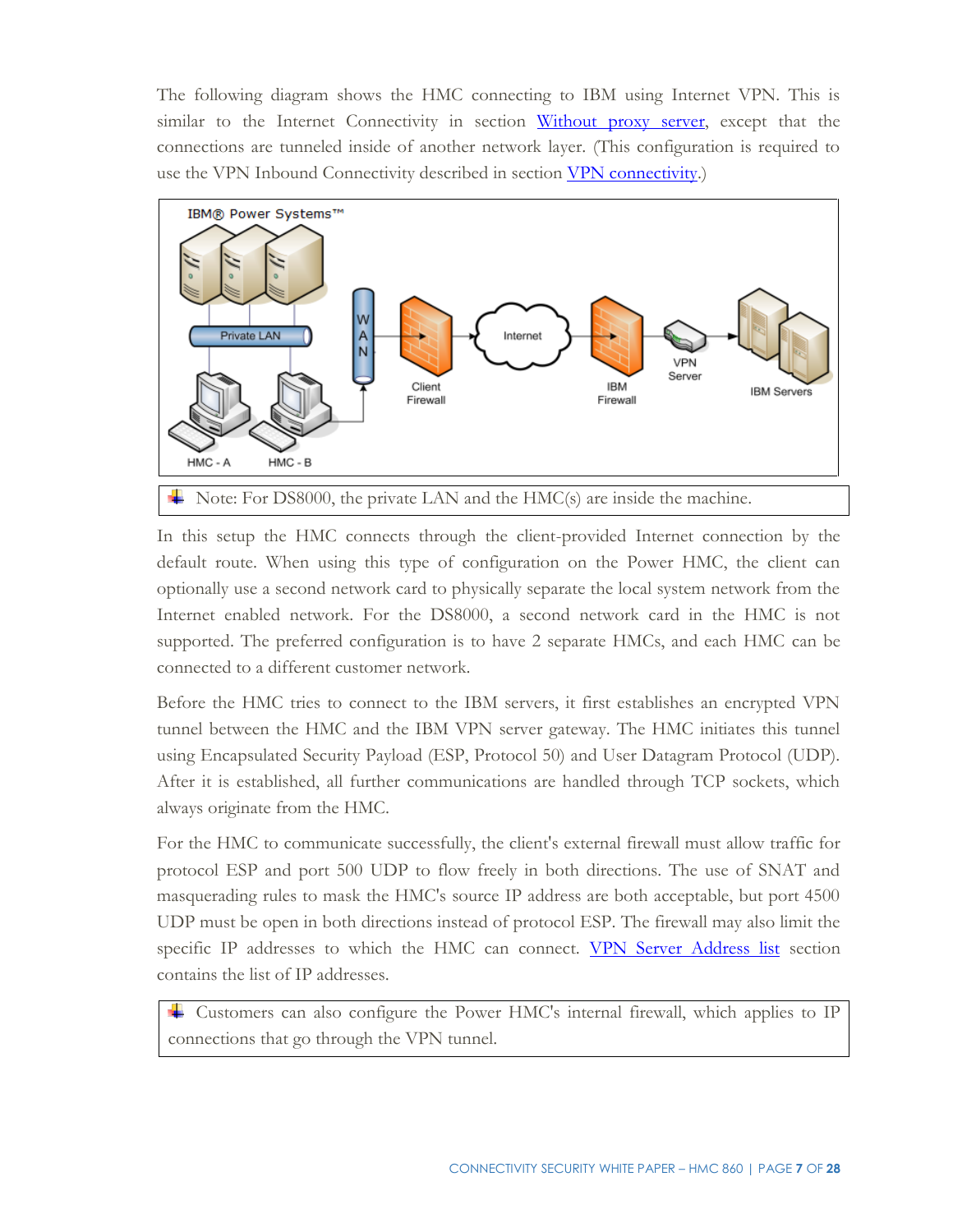#### <span id="page-8-0"></span>**Modem Connectivity for Power6, Power7 and DS8000**

Although modem connectivity is still supported for some systems, its use is being deprecated and the support has been removed from Power8 and DS8880 R8.0 and later. IBM recommends the usage of internet connectivity for faster service, due to the size of error data files that may be sent to IBM Support. This configuration allows the HMC to use a modem to dial the AT&T global network and connect to the IBM service delivery center. The HMC automatically detects the modem when it boots up.

#### $\overline{\text{F}}$  For DS8000 the private LAN and the HMC(s) are inside the machine

In this scenario the HMC uses one of the configured phone numbers to dial the modem while connecting to the AT&T Global Network. After the modem connects, the HMC authenticates itself and establishes a Point-to-Point Protocol (PPP) session between the two modems. Finally, after the PPP session has finished, AT&T allows IP connections through a "Fenced Internet," which completes the network between the HMC and the IBM service delivery center.

All the communications between the HMC and the IBM servers are handled through TCP sockets. These sockets always originate from the HMC and use Secure Sockets Layer (SSL) to encrypt the data that is being sent back and forth.

The "Fenced Internet" connection uses a firewall to limit access between the HMC and the Internet. Specifically, it allows communication only between the HMC and a list of IBM IP addresses. All other access to and from the Internet is blocked.

Customers can also configure the HMCs internal firewall on the Power HMC, which also applies to IP connections over the modem.

#### <span id="page-8-1"></span>**Inbound Configurations**

Configuring the Electronic Service Agent tool on your HMC enables outbound communications to IBM Support only. Electronic Service Agent is secure, and does not allow inbound connectivity. However, HMC can configure customer-controlled inbound communications. Inbound connectivity configurations allow an IBM Service Representative to connect from IBM directly to your HMC or the systems that the HMC manages. The following sections describe two different approaches to remote service. Both approaches allow only a one-time use after enabling.

For DS8000, inbound connectivity is made to the HMC only. In addition to user id and password a remote user must pass a challenge/response type authentication before being granted access to the HMC.

The information in this section refers to transactions initiated outside of the HMC. Outbound transactions (transactions initiated by the HMC) can receive data in response to a request. Examples of this would be fix download and update access key.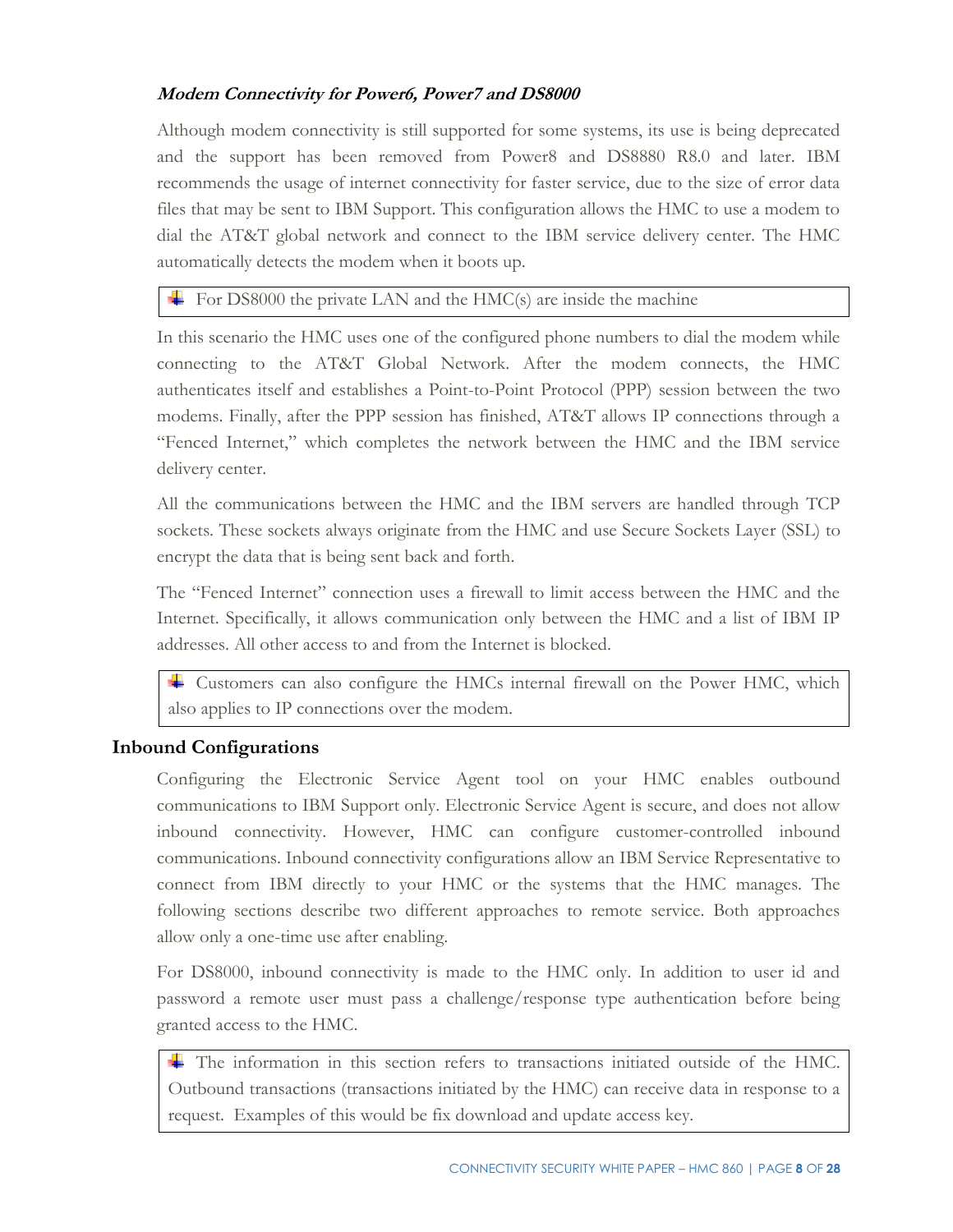#### <span id="page-9-0"></span>**Internet Connectivity**

In this configuration, IBM uses a client-provided Internet connection to connect to the Power HMC. All the communications are handled through TCP sockets (which always originate from the HMC) and they use SSL to encrypt the data that is being sent back and forth.

In addition to the support described in the previous paragraph, the DS8000 uses Assist-On-Site (AOS) for Internet SSL based connectivity into the HMC for problem determination and error recovery. For more information on AOS (AOS as a secure remote service solution) see, the [IBM AOS Redbook.](http://www.redbooks.ibm.com/redpieces/abstracts/redp4889.html?Open)

#### <span id="page-9-1"></span>**Modem connectivity for the Power HMC for Power6, Power7 and DS8000**



The following diagram shows an inbound configuration using a modem.

For Power remote service over a modem, the modem must be set up to accept incoming phone calls. An IBM representative then logs into a special server and uses that to dial directly into the client's modem. After the modem answers, a PPP session is initiated, and the IBM representative must authenticate using credentials based on the value the client entered into the **PPP address** field on the **Customize Inbound Connectivity** panel.

After the PPP session is successfully initiated, the HMC creates an alternate IP address and attaches it to the virtual PPP network device for each partition to which the client has allowed access. Special routing rules are then placed to route network packets to those IP addresses and over to the intended partition.

Finally, if the client has disabled access to the HMC, firewall rules are put in place to block all traffic that goes to the HMC. If the client has allowed access to the HMC, then the firewall blocks all traffic except for packets targeting the ports outlined in section [Remote Service](#page-25-1)  [HMC Port List.](#page-25-1) Note that these rules override any rules that client sets through the **Customize Network Settings** panel.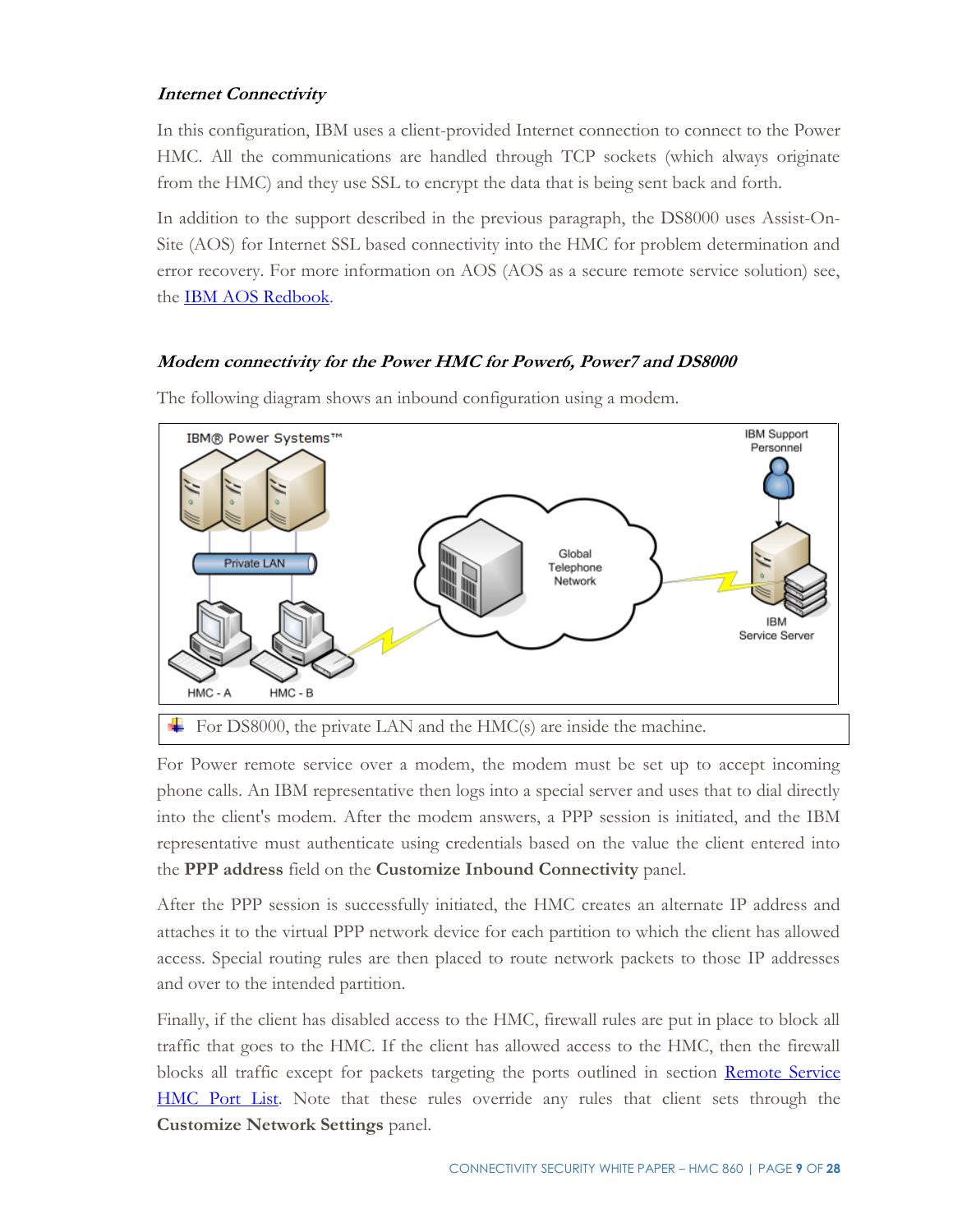DS8000 uses a modem to provide inbound connectivity through an ASCII terminal emulation. In addition to user id and password a remote user must pass a challenge/response type authentication before being granted access to the HMC.

Starting with DS8880 R8.0 the modem is no longer an option for inbound connectivity.

#### <span id="page-10-0"></span>**VPN connectivity for Power6, Power7, and Power8**

**Important Note:** Starting in 2015, Power HMC will be limited to Internet VPN. Modem and pass-through VPN are no longer supported. Existing products with VPN support can continue to use that functionality until the end of life of that product.

The following diagram shows an inbound configuration using VPN.





A remote service VPN session can be initiated over a modem, Internet, or a pass-through i5/OS partition. In older versions that support Outbound VPN connectivity, at least one of these methods of connectivity must be configured through the **Outbound Connectivity** panel.

To initiate the VPN session, use the HMC web interface or the storage command line interface (SDCLI) or an inbound modem connection triggering the HMC to connect into the IBM VPN server as described in section [Internet Virtual Private Network.](#page-6-0) The client must ensure the firewall has been properly configured to allow connections to the servers as listed in [VPN Server Address list.](#page-25-0)

After the VPN session has been initiated, the HMC initiates additional L2TP+PPP tunnels for each partition to which the client has allowed access. Special routing rules are then put in place to route network packets on those tunnels over to the intended partitions.

Finally, if the client has disabled access to the HMC, firewall rules are put in place to block all traffic that goes to the HMC. If the client has allowed access to the HMC, then the firewall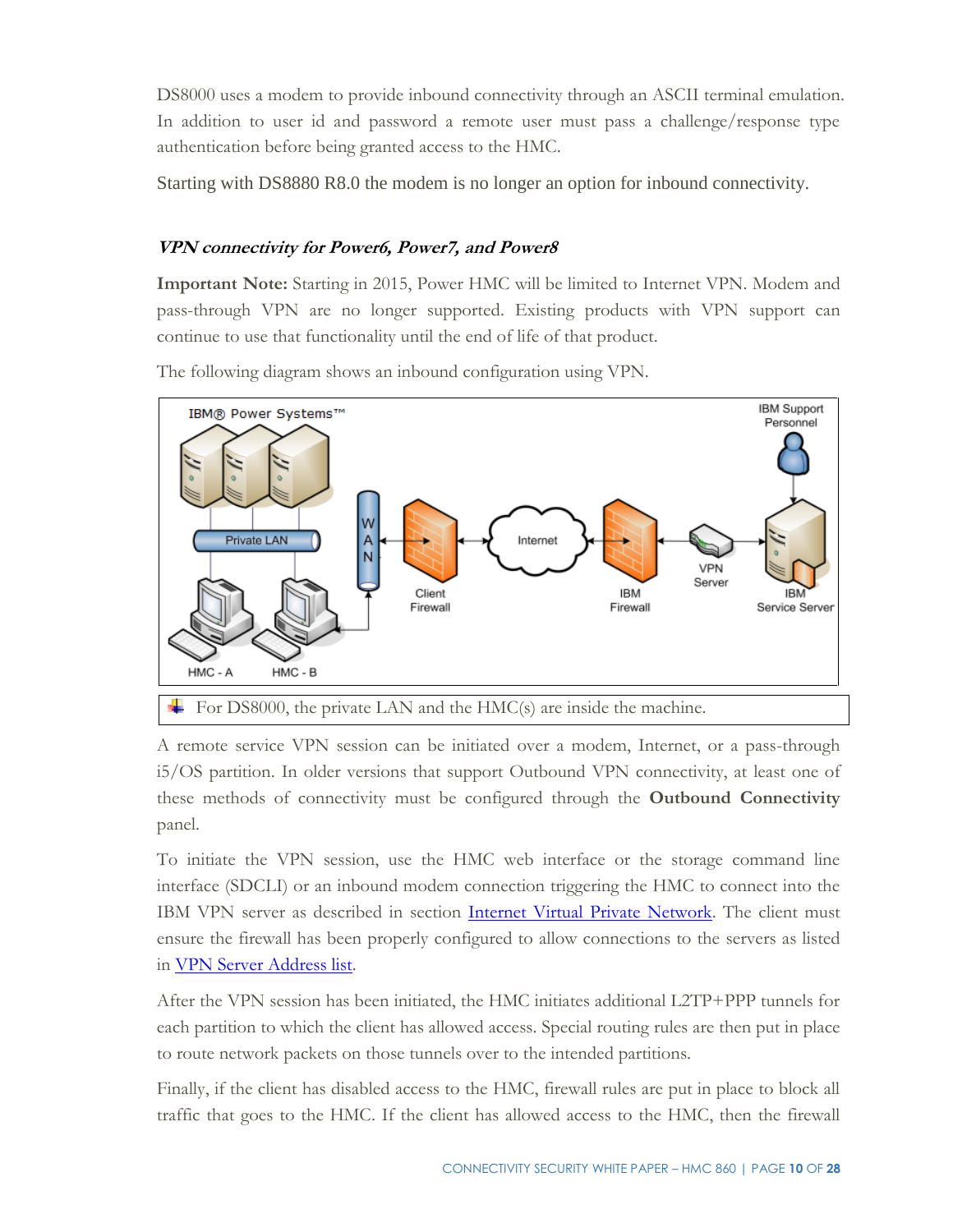blocks all traffic except for packets targeting the ports outlined in section [Remote Service](#page-25-1)  [HMC Port List.](#page-25-1) Note that these rules override any rules that client sets through the **Customize Network Settings** panel.

After the VPN session has been fully established, an authorized IBM Service Representative logs into the IBM Service Server and connects to the HMC through the VPN session. The IBM Service Server has a special firewall in place that keeps the client's VPN session completely separated from the IBM intranet. Access to the client's VPN session through the IBM Service Server is possible only through the use of special tools that require special authorization and knowledge to use.

#### <span id="page-11-0"></span>**DS8000 HMC and VPN connectivity**

Starting in 2015, new products will no longer have inbound VPN connectivity capabilities. Existing products with VPN support can continue to use that functionality until the end of life of that product.

Starting with DS8880 R8.0 the VPN is no longer an option for inbound connectivity.

The HMC for DS8000 can be configured to allow specific, controlled, inbound connectivity for remote service through VPN. The VPN connection is always initiated from the HMC either via DSCLI or the service interface. For more information on DS8000 connectivity security, see [VPN Security and Implementation.](http://www-01.ibm.com/support/docview.wss?uid=ssg1S1002693)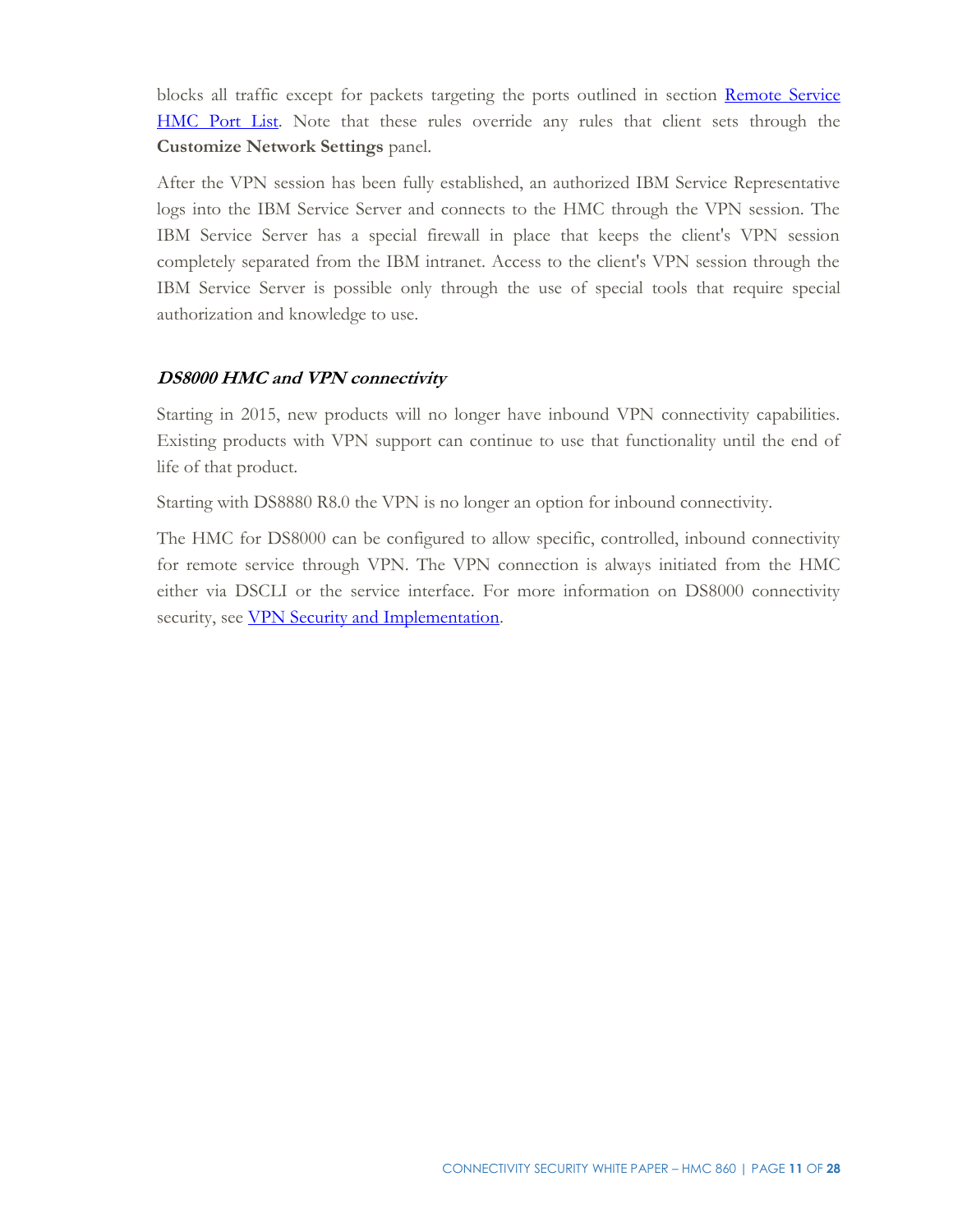## <span id="page-12-0"></span>Protocols and Encryption

This section describes the protocols, encryption algorithms, and security that the different communication methods use. It is intended to be a conceptual overview, and does not provide implementation details for particular technologies.

#### <span id="page-12-1"></span>**AT&T Global Network for Power6, Power7 and DS8000**

When the HMC tries to connect to IBM using one of the phone numbers that is available from the Outbound Connectivity Modem panel, it is dialing into the AT&T Global Network Fenced Internet Remote Access Dial Service.

After the HMCs modem successfully connects into one of AT&T Local Interface Gateways (LIGs), it initiates a PPP session and authenticates with the server using a special account and user ID that are sent using Password Authentication Protocol (PAP). Upon successful authentication, the LIG assigns the HMC a dynamic IP address from a pool for the duration of the connection.

All packets that flow through the LIG from the HMC are inspected to ensure that the source of the packet is the assigned IP address and that the destination matches one of the authorized IBM servers or to one of the utility services provided by AT&T (such as domain name server). Return packets that flow through the LIG back to the HMC must have destinations that match the assigned IP addresses and the source must match the IBM server with which the IP addresses are communicating. Any packets that do not match these criteria are discarded.

#### <span id="page-12-2"></span>**SSL**

The SSL sockets used by the HMC are actually Transport Layer Security (TLS) sockets (sometimes referred to as SSLv4). The initial handshake uses a public/private asymmetric 1024-bit key. After the handshake they negotiate the bulk encryption which depends on the IBM server to which a connection is being made. IBM systems in the SDC use or a symmetric 256-bit Advanced Encryption Standard (AES) encryption.

#### <span id="page-12-3"></span>**VPN protocol for Power6, Power7, Power8 and DS8000**

Starting in 2015, new products will no longer have inbound VPN connectivity capabilities. Existing products with VPN support can continue to use that functionality until the end of life of that product.

The VPN connection that is used by the HMC is an IP Security (IPSec) implementation in tunnel mode over a UDP socket that uses L2TP+PPP encapsulation for the actual data transmission. The VPN key exchange is done using Internet Key Exchange (IKE), which is authenticated as part of the ESP encryption by using a Pre-Shared Key (PSK). The ESP encryption uses a 192-bit Triple DES (3DES) encryption key with a 160-bit Message Digest Algorithm 5 (MD5) hash authentication key. The authentication and encryption keys are renegotiated at a random time interval around every 30 minutes.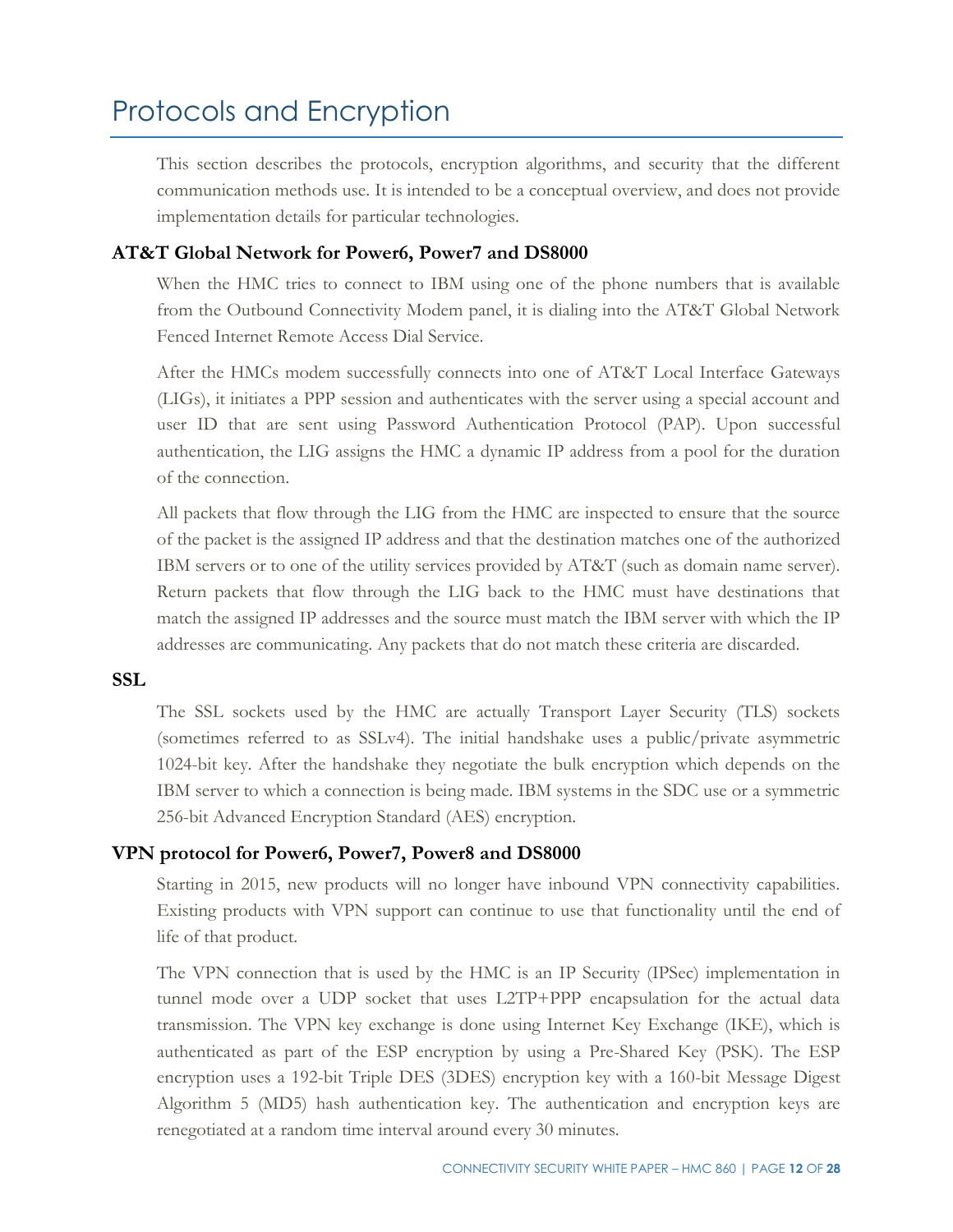After the IPSec tunnel has been properly established, the HMC creates an L2TP tunnel between itself and the VPN server. Within that tunnel the HMC then establishes one or more PPP sessions that the server authenticates using the Challenge Handshake Authentication Protocol (CHAP). All further HMC data sockets are then opened over one of the established PPP sessions.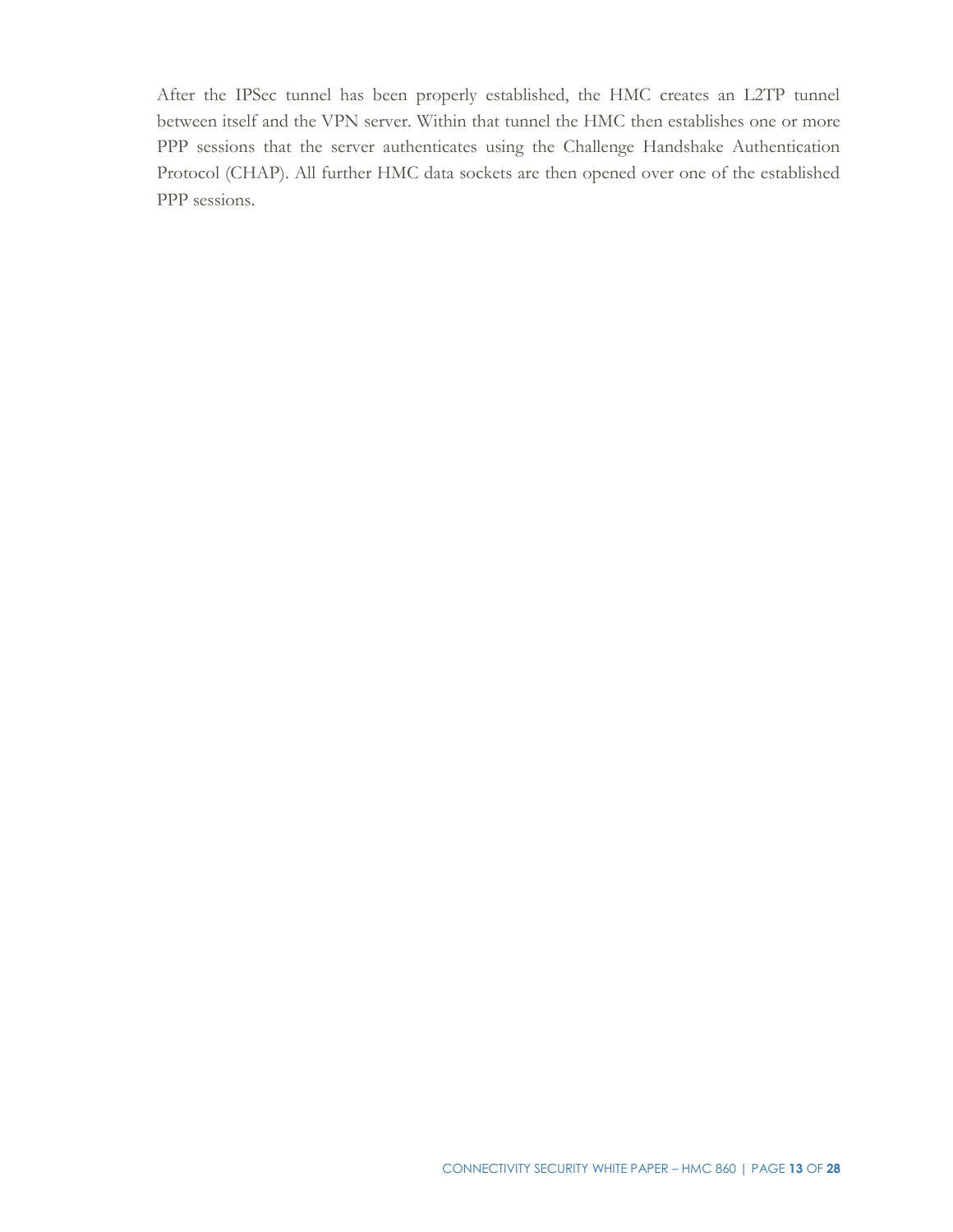## <span id="page-14-0"></span>Data and Information

This section outlines what data is sent and the reasons for sending data when the HMC connects to the IBM Service Delivery Center.

#### <span id="page-14-1"></span>**Reasons for connecting to IBM**

- Reporting a problem with the HMC or one of the systems it is managing back to IBM
- Downloading fixes for systems the HMC manages (Power HMC only)
- Reporting inventory and system configuration information back to IBM
- Sending extended error data for analysis by IBM
- Closing out a problem that was previously open
- Reporting heartbeat and status of monitored systems
- Sending performance and utilization data for system I/O, network, memory, and processors. (Power HMC only)
- Transmission of live partition mobility (LPM) data (Power HMC only)
- Track maintenance statistics (Power HMC)
- Transmission of de-configured resources (Power HMC only)
- Transmission of a request to IBM for a new Access Key

#### <span id="page-14-2"></span>**Data Sent to IBM**

This is a list of the files that may be sent to IBM, and short descriptions of the contents of those files. Along with the information contained in these files, the HMC also sends back client contact information, machine model and serial numbers, and debug traces for HMC software. **None of the information or debug data sent to IBM contains client data.**

| File         | Description                                                                                            |
|--------------|--------------------------------------------------------------------------------------------------------|
| actzuict.dat | Tasks performed                                                                                        |
| hmc.eed      | HMC code level obtained from "Ishmc -V" and connection<br>information obtained from "Issysconn -r all" |
| iqyvpd.dat   | Configuration information associated with the HMC                                                      |
| iqyvpdc.dat  | Configuration information associated with the HMC                                                      |
| iqyycom0.log | HMC firmware log information backup0                                                                   |
| iqyycom1.log | HMC firmware log information backup1                                                                   |
| iqyycom2.log | HMC firmware log information backup2                                                                   |
| iqyylog.log  | HMC firmware log information                                                                           |
| PMap.eed     | Partition map, obtained from "Ishsc -w -c machine"                                                     |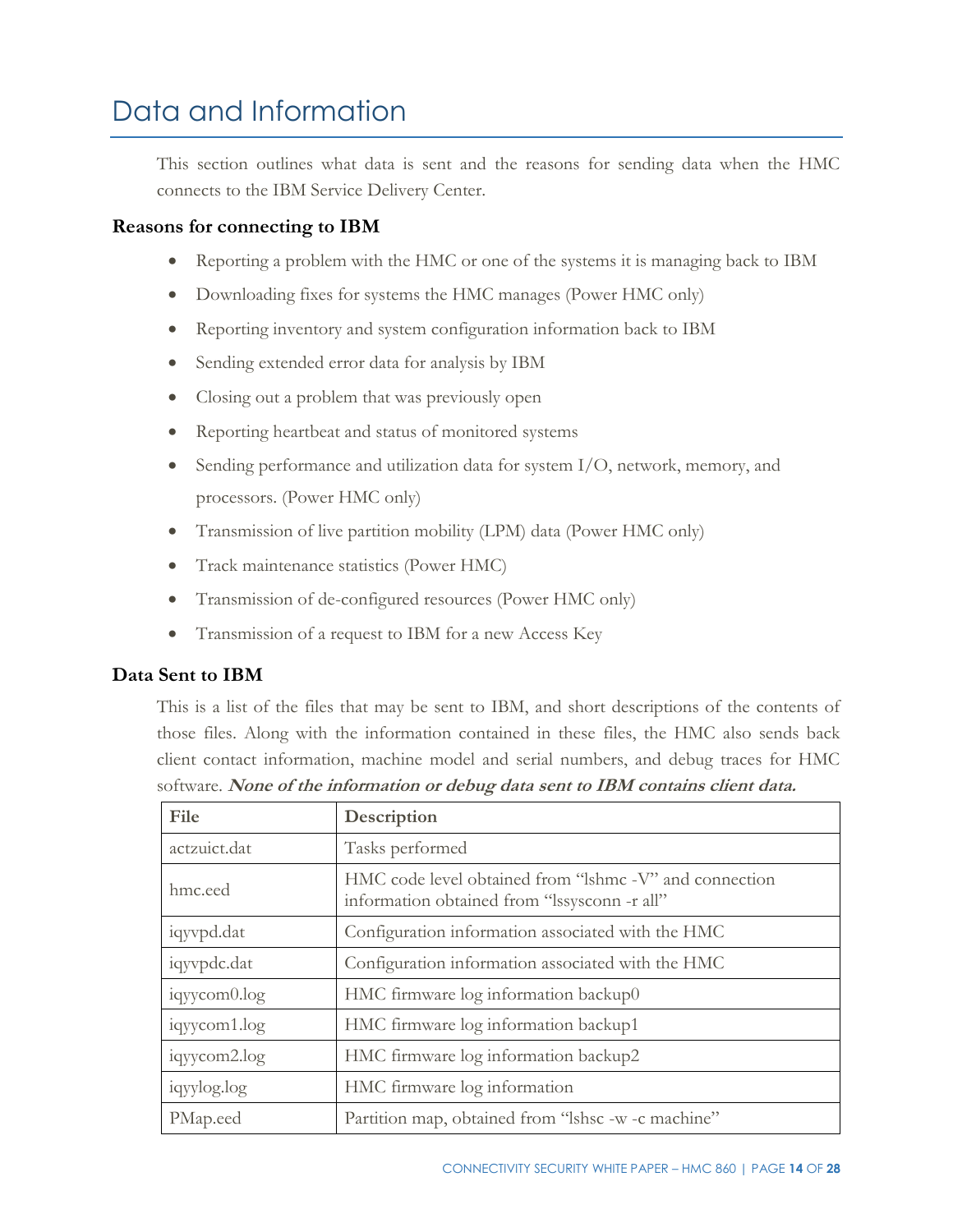| problems.xml                                         | XML version of the problems opened on the HMC for the HMC<br>and the server                                                                                                                                                                                                                                                                                                                                                                                                                                                                                                                                                                                                                                                                                                                                                                                                                                                                                                                                   |  |  |  |  |
|------------------------------------------------------|---------------------------------------------------------------------------------------------------------------------------------------------------------------------------------------------------------------------------------------------------------------------------------------------------------------------------------------------------------------------------------------------------------------------------------------------------------------------------------------------------------------------------------------------------------------------------------------------------------------------------------------------------------------------------------------------------------------------------------------------------------------------------------------------------------------------------------------------------------------------------------------------------------------------------------------------------------------------------------------------------------------|--|--|--|--|
| sys.eed                                              | Output from the following commands:<br>Issyscfg - rlpar - m \$machine (Partition map)<br>Ishwres - proc - m \$machine --level lpar (Processor resources for<br>each partition)<br>Ishwres - r mem - m \$machine --level lpar (Memory resources for<br>each partition)<br>lshwres $-r$ io $-m$ \$machine --rsubtype slot (I/O resources for each<br>partition)<br>Isdump –m \$machine (Lists available dumps)<br>lssyscfg - r sys - m \$machine (Lists defined name and MTMS)<br>lssyscfg –m \$machine –r sysprof (Lists defined system profiles)<br>Islic –m \$machine –t syspower (CEC and Power LIC levels)<br>lssyscfg - r cage - e \$machine (Lists all of the cages within the<br>frame)<br>lssyscfg - frame - $\mathop{\mathsf{mackine}}$ (List the frame info)<br>Isdump – $\epsilon$ \$machine – s a (Lists all available dumps for side a for<br>this BPC)<br>Isdump – $\epsilon$ \$machine –s b (Lists all available dumps for side b for<br>this BPC)<br>$lshsc -i -a \geq \text{ managedSystems}$ |  |  |  |  |
| machType-<br>Model_Serial.VPD.x<br>ml                | Configuration information associated with the managed system                                                                                                                                                                                                                                                                                                                                                                                                                                                                                                                                                                                                                                                                                                                                                                                                                                                                                                                                                  |  |  |  |  |
| filetype.machineSerial<br>.dumpID<br>.yyyymmddhhmmss | Dump file type, set to one of the following:<br>"SYSDUMP" for a platform system dump<br>"FSPDUMP" for a FipS Service Processor dump<br>"BMCDUMP" for a BMC SP dump<br>"SMADUMP" for a SMA dump<br>"PWRDUMP" for a power subsystem dump<br>"LOGDUMP" for a platform event log entry dump<br>"RSCDUMP" for a platform resource dump<br>These dumps do not contain any client-related information.                                                                                                                                                                                                                                                                                                                                                                                                                                                                                                                                                                                                               |  |  |  |  |
| acuppd.tgz                                           | Output from the following commands:<br>ps -AFLlww<br>$\text{ls}$ -IR / proc<br>$ls - R$<br>$top - bn1$                                                                                                                                                                                                                                                                                                                                                                                                                                                                                                                                                                                                                                                                                                                                                                                                                                                                                                        |  |  |  |  |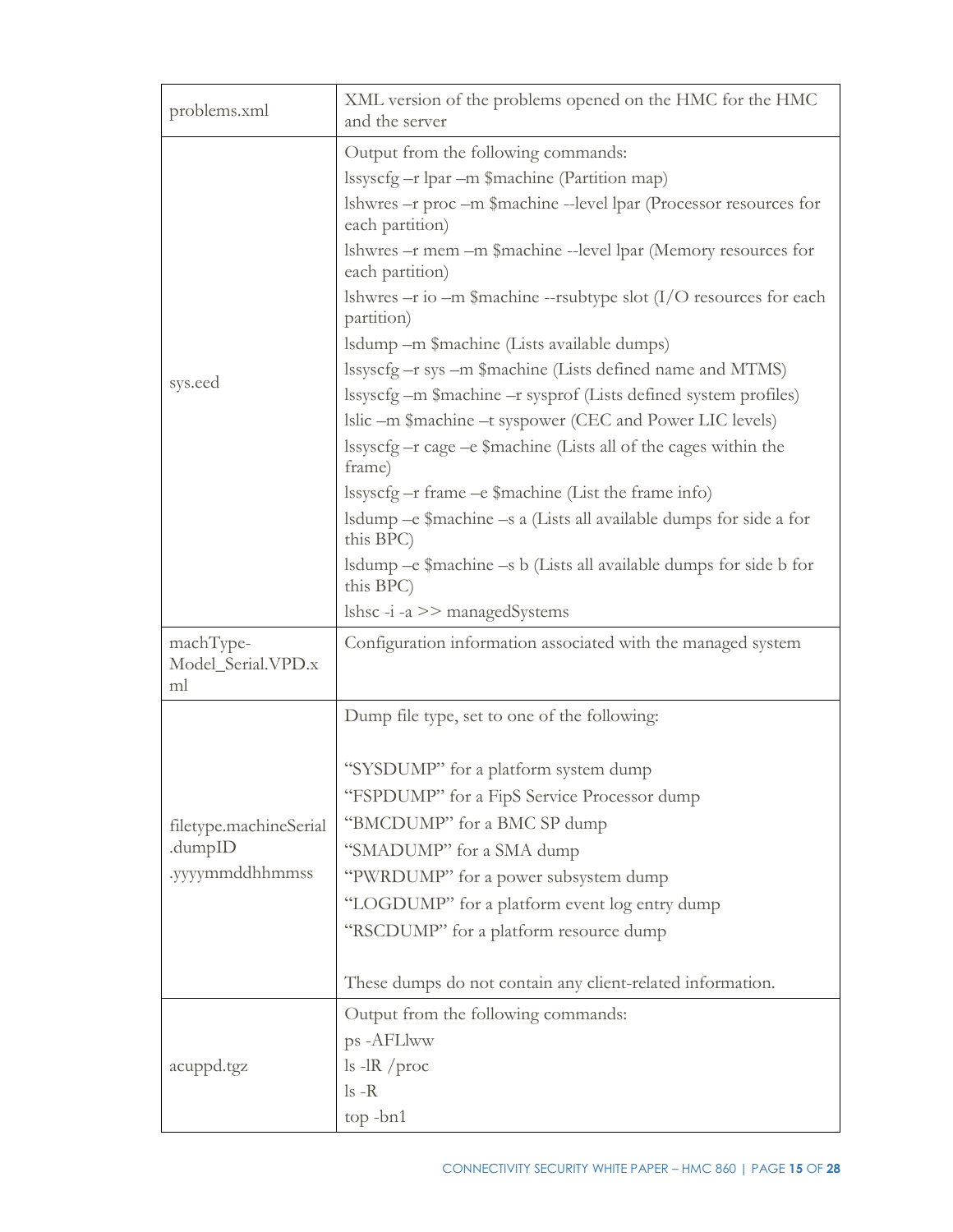| 1pcs                                                                                                                       |
|----------------------------------------------------------------------------------------------------------------------------|
| iqzzqtcs                                                                                                                   |
| ifconfig                                                                                                                   |
| iptables                                                                                                                   |
| netstat -rn                                                                                                                |
| netstat -anpoee                                                                                                            |
| showTraceBuf all                                                                                                           |
| df-h                                                                                                                       |
|                                                                                                                            |
| The following files:                                                                                                       |
| /var/pcidata/biosinfo.log                                                                                                  |
| /var/pcidata/pcibusdata                                                                                                    |
| $/\mathrm{var}/\mathrm{log}/\mathrm{messages}^*$                                                                           |
| /var/log/hmc*                                                                                                              |
| /var/log/boot.msg                                                                                                          |
| /var/log/console.log                                                                                                       |
| /console///data/rcs/rcsControl.log                                                                                         |
| /console///fix.logfile                                                                                                     |
| /console///fix/errorlog                                                                                                    |
| /console//data/iqyye4.log                                                                                                  |
| $/$ console $//$ core*                                                                                                     |
| /console//ffdc/core//*                                                                                                     |
| /console///javacore*                                                                                                       |
| /console///hs_err_pid*                                                                                                     |
| /console//data/iqyvpd*                                                                                                     |
| /console//data/actzuict.dat                                                                                                |
| /console//data/iqzzspr.dat - (HMC Microcode system<br>information manager data (used to control how the HMC<br>functions)) |
| /console//data/persist                                                                                                     |
| /console//data/ud//actwcud.dat                                                                                             |
| /console//data//actzzmnd.dat                                                                                               |
| /console//data/iqybrst.trm                                                                                                 |
| /console//data//actbrst.trm                                                                                                |
| /console//data//builddate                                                                                                  |
| /bom/image.name                                                                                                            |
| /bom/distro_id                                                                                                             |
| $/\text{tmp}/\text{console}/\text{ud}/\text{/*}$                                                                           |
| /tmp/console/xrtr-query*.txt                                                                                               |
| /etc/host*                                                                                                                 |
| /etc/fstab                                                                                                                 |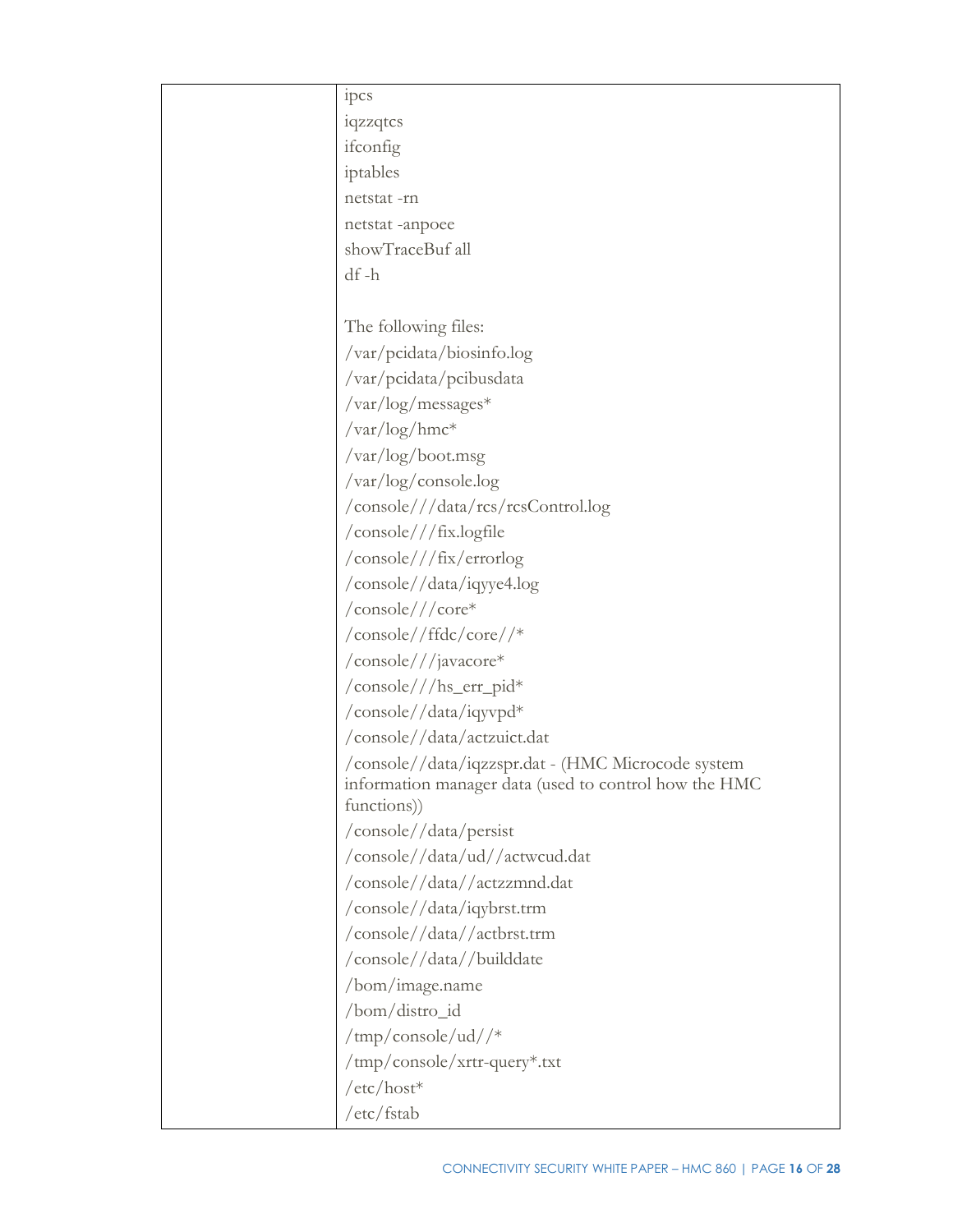|                                                                                                                                                     | /etc/mtab                                                                                    |  |  |  |  |
|-----------------------------------------------------------------------------------------------------------------------------------------------------|----------------------------------------------------------------------------------------------|--|--|--|--|
|                                                                                                                                                     | /etc/protools                                                                                |  |  |  |  |
|                                                                                                                                                     | /etc/resolv.conf                                                                             |  |  |  |  |
|                                                                                                                                                     | /etc/services                                                                                |  |  |  |  |
|                                                                                                                                                     | /etc/syslog.conf                                                                             |  |  |  |  |
|                                                                                                                                                     | /etc/sysconfig/network                                                                       |  |  |  |  |
|                                                                                                                                                     | /etc/sysconfig/networking                                                                    |  |  |  |  |
|                                                                                                                                                     | /proc/sys/fs/file-nr                                                                         |  |  |  |  |
|                                                                                                                                                     | /var/log//mediasvcs.log                                                                      |  |  |  |  |
| iqyypell.log                                                                                                                                        | Platform error log sent in by the Operational Test.                                          |  |  |  |  |
|                                                                                                                                                     | Software Service Information from an AIX LPAR.                                               |  |  |  |  |
| cisaSW.xml                                                                                                                                          | File is retrieved from the /var/esa/data directory on the LPAR.                              |  |  |  |  |
|                                                                                                                                                     | Performance Management information from an AIX and/or Linux<br><b>LPAR</b>                   |  |  |  |  |
| stats.send                                                                                                                                          | is retrieved for the /var/adm/perfmgr/daily/ <hostname><br/>directory on the LPAR</hostname> |  |  |  |  |
| ServiceData.xml                                                                                                                                     | Summary of selective service operations.                                                     |  |  |  |  |
| yyyymmddhhmmss_<br>FST.xml                                                                                                                          | CHARM data                                                                                   |  |  |  |  |
| gardRecord.xml                                                                                                                                      | De-commissioned resources                                                                    |  |  |  |  |
| <b>LPMFFDC</b>                                                                                                                                      | LPM resiliency                                                                               |  |  |  |  |
| $\sqrt{var/adm}/esa/h$ eart<br>beat/ <transactionid<br>&gt;/MachineType-<br/>Model_SerialNumber<br/>_Operating.iqyypell.l<br/>og</transactionid<br> | The HMC ESA collects the heartbeat information and saves at this<br>location                 |  |  |  |  |
| /var/adm/esa/perfo<br>rmance/ <transactio<br>nId&gt;/MachineType-<br/>Model_SerialNumber<br/>_LPARID.pm_stats.s<br/>end</transactio<br>             | The HMC ESA collects the performance management data and<br>saves at this location           |  |  |  |  |
| /var/adm/esa/hard<br>ware/ <transactionid<br>&gt;/MachineType-<br/>Model_SerialNumber<br/>.VPD.xml</transactionid<br>                               | The HMC ESA collects the hardware information and saves at this<br>location                  |  |  |  |  |
| $\sqrt{var/adm}/esa/softw$<br>are/ <transactionid><br/>/MachineType-<br/>Model_SerialNumber</transactionid>                                         | The HMC ESA collects the software information and saves at this<br>location                  |  |  |  |  |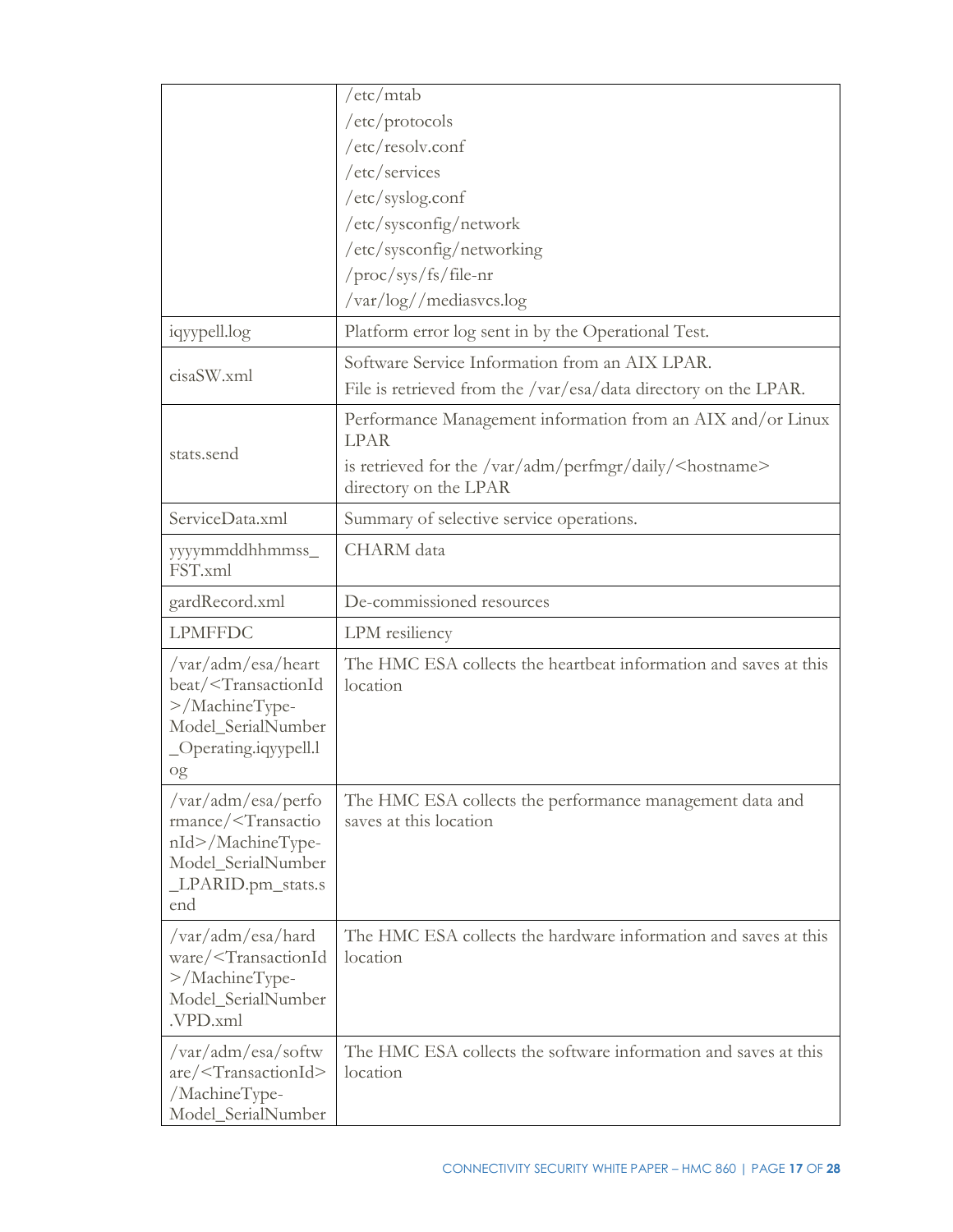| LPARID.xml            |                                                                              |
|-----------------------|------------------------------------------------------------------------------|
| el.SerialNumber.*.Sys | /var/adm/esa/sysinf The HMC ESA collects the System information for the HMC, |
| info.xml              | o/MachineType.Mod   CEC, and LPAR, and saves at this location.               |

#### <span id="page-18-0"></span>**Retention**

When Electronic Service Agent on the HMC opens up a problem report for itself, or one the systems that it manages, that report is called home to IBM. All the information in that report gets stored for up to 60 days after the closure of the problem.

Problem data that is associated with that problem report is also called home and stored. That information and any other associated packages will be stored for up to three days and then deleted automatically. Support Engineers who are actively working on a problem may offload the data for debugging purposes and then delete it when finished.

Hardware inventory reports and other various performance and utilization data may be stored for many years.

#### <span id="page-18-1"></span>**Data Received from IBM**

When the HMC sends data to IBM for a problem, the HMC receives back a problem management hardware number. This number is associated with the serviceable event that is opened.

When fixes are requested, the fix is electronically downloaded.

When a new Access Key is requested, the new key is electronically downloaded.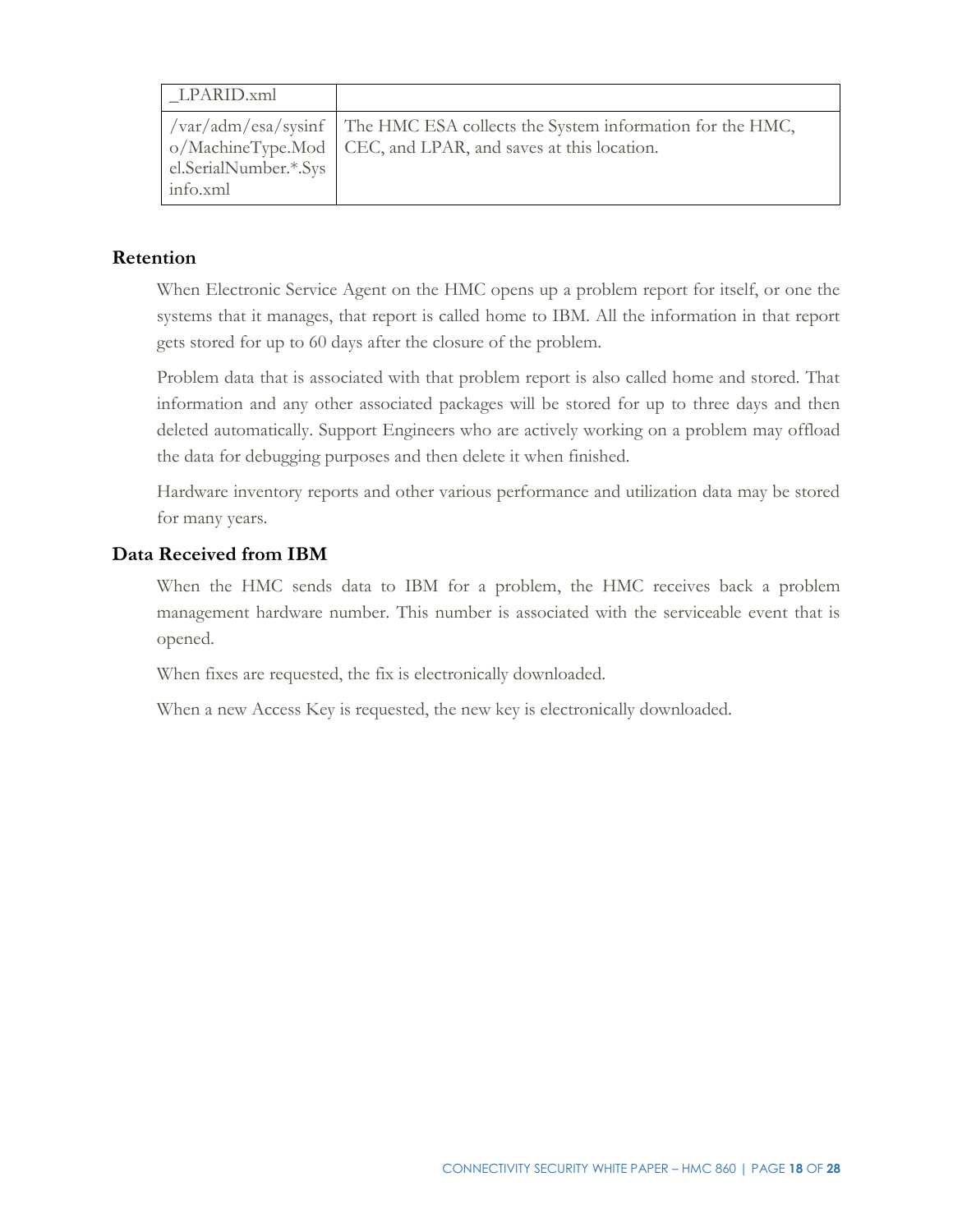## <span id="page-19-0"></span>Multiple HMCs

This section describes an environment with multiple HMCs configured with Outbound Connectivity.

↓ DS8000 supports one or two HMCs inside a DS8000. They will communicate with each other. It does not support HMCs from individual DS8000 to communicate with each other.

#### <span id="page-19-1"></span>**Discovery and Inter-Console Communication**

Consoles can discover and communicate with each other. A console discovers other consoles by using a UDP broadcast (port 9900) on the subnet of each configured network card. A console also discovers any other console managing the systems it manages. Communication with any discovered console is established using an SSL socket (port 9920) with Diffie-Hellman key exchange.

Removing these ports from the HMC's firewall rules will prevent the HMCs on the subnet from being able to properly discover, communicate, and balance call-home requests among one another.

#### <span id="page-19-2"></span>**Call-Home Servers**

A console automatically forwards its call-home requests to any discovered console that is configured as a call-home server. When more than one call-home server console is available, a brokering process involving inter-console communication selects a console to handle each request. Failures are automatically retried at the remaining call-home server consoles.

It is strongly preferred that all call home servers are at the same level to ensure compatibility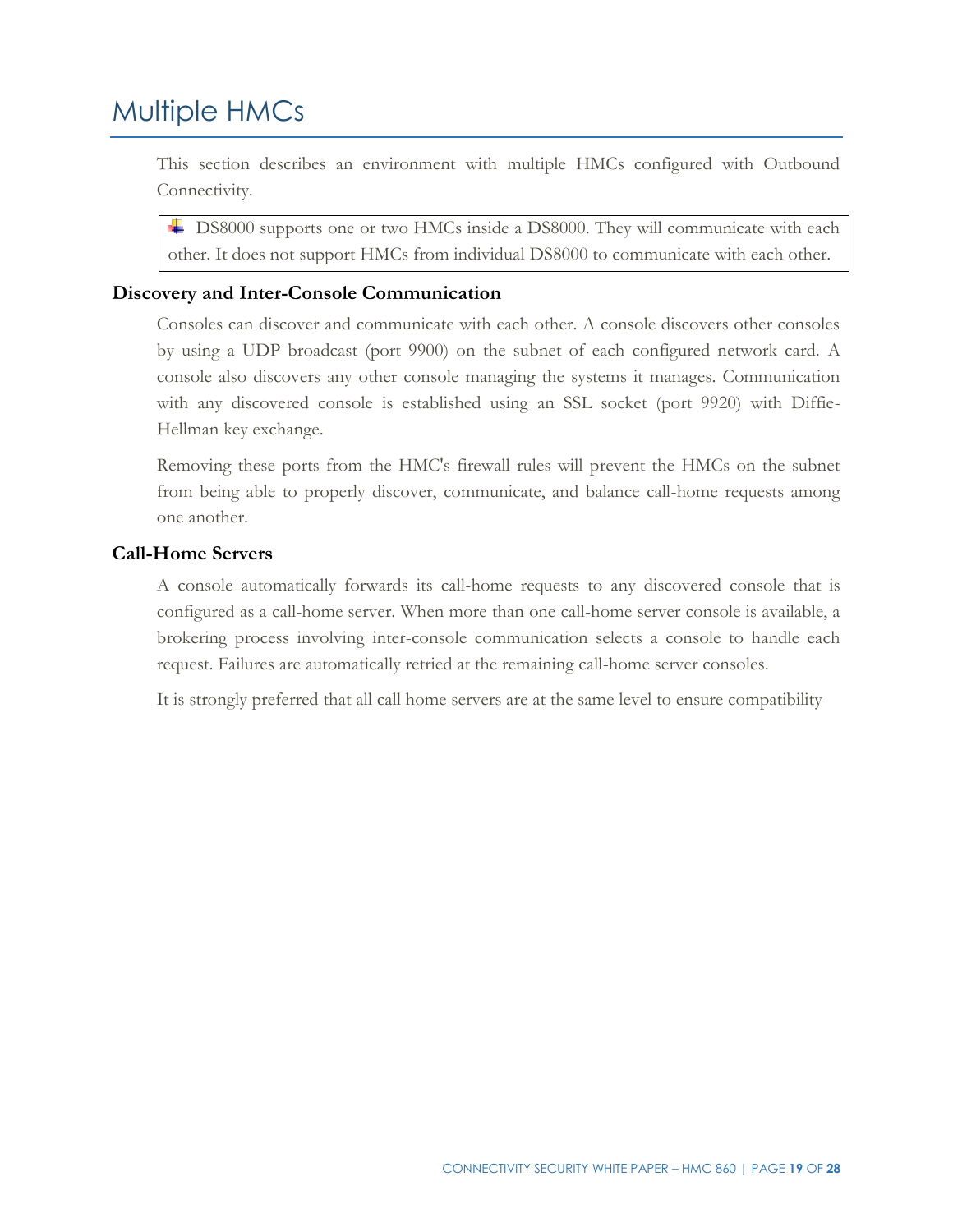## <span id="page-20-0"></span>Events Manager for Call Home - Power HMC

The Events Manager for Call Home allows you to register other HMCs. The Events Manager uses HTTPS requests for peer to peer communication. After registration, the event manager queries the registered HMC for any events that are waiting to be called home to IBM. The event manager allows the user to check the data that is being sent back to IBM, and approve these events. After approval, the event manager notifies the registered HMC that it can proceed with the call home.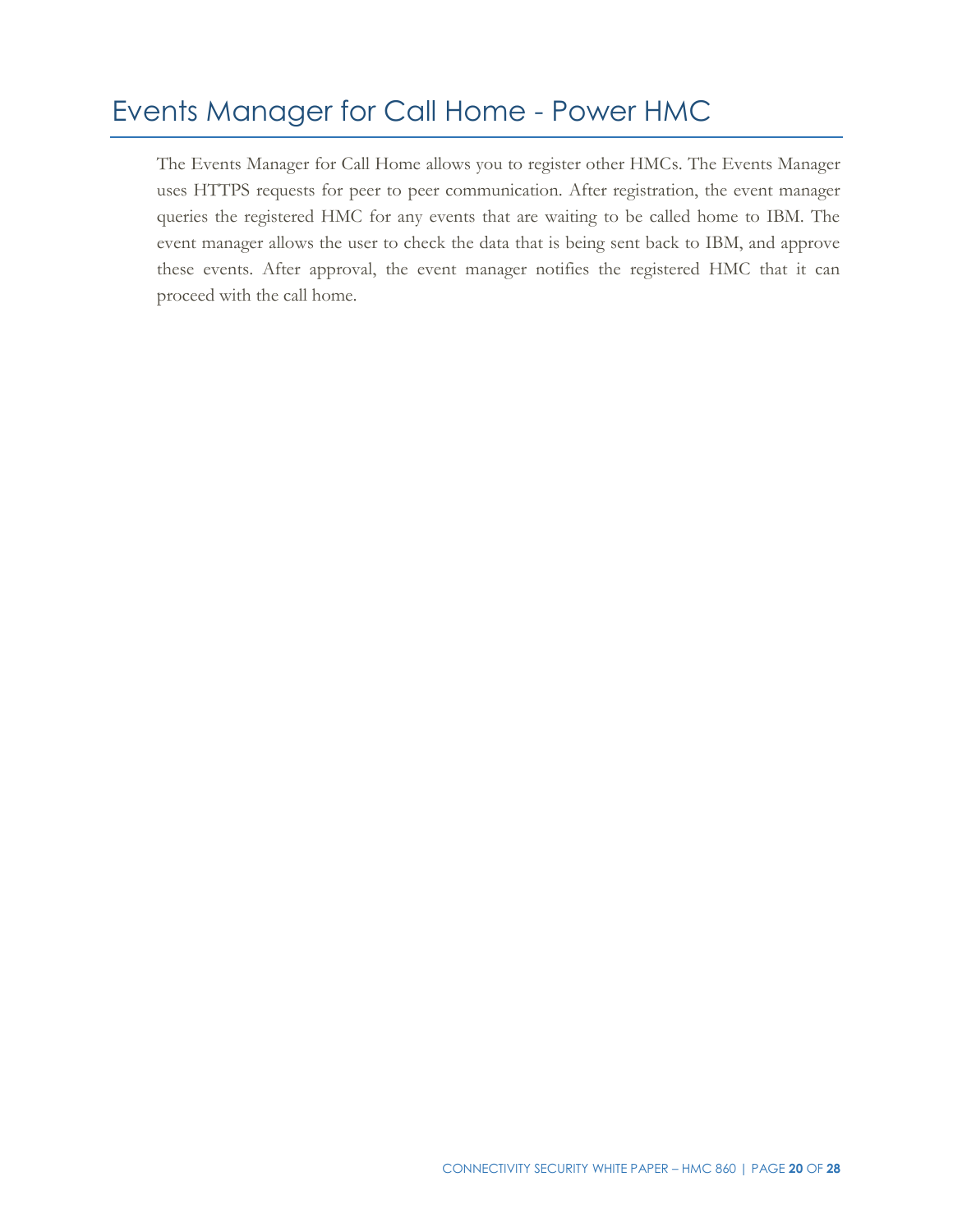#### <span id="page-21-1"></span><span id="page-21-0"></span>**Overview**

 $\overline{a}$ 

This appendix identifies the IP addresses and ports that are used by either a Power HMC or a Storage HMC when it is configured to use internet connectivity.

The list of required addresses varies based on the following factors:

- 1. Whether the device is a Power or a Storage HMC
- 2. The function that the current release of the HMC supports. For example, support for the new simplified call home connectivity.

If your HMC supports the simplified connectivity path, view the section Simplified Connectivity [Options,](#page-21-2) else view section [Traditional Connectivity Options](#page-22-0) to configure the IP addresses and ports.

#### <span id="page-21-2"></span>**Simplified Connectivity Options**

A new Call Home server environment has been deployed that provides a front-end proxy to the current Call Home infrastructure. This environment simplifies the IT for Call Home customers by reducing the number of customer facing IBM servers, enabling IPv6 connectivity, and providing enhanced security by supporting NIST 800-131A. Customers will have fewer IBM addresses to open on their firewall. All Call Home internet traffic will flow through the Call Home proxy and then fan out to various internal IBM service providers.

Starting with DS8880 R8.0 the simplified connectivity options are used for outbound connectivity.

This list applies to all pre-defined ports and addresses used by the HMC, but not to those HMC functions which allows the entry of a target address / port.

| Host<br>Name                      | <b>IP</b> Address(es)                           | Port(s) | Protocol                           | <b>Additional detail</b>                                                                                                                                                |
|-----------------------------------|-------------------------------------------------|---------|------------------------------------|-------------------------------------------------------------------------------------------------------------------------------------------------------------------------|
| esupport.i<br>bm.com <sup>1</sup> | 129.42.56.189<br>129.42.60.189<br>129.42.54.189 | 443, 80 | HTTPS (to IBM),<br>HTTP (from IBM) | IPV4, Recommendation<br>is that customers open<br>the address range of<br>129.42.0.0 $/$ 18 to<br>minimize churn in the<br>future if additional<br>addresses are added. |
|                                   | 2620:0:6c0:200:1<br>29:42:56:189                | 443, 80 | HTTPS (to IBM),<br>HTTP (from IBM) | IPV6, Recommendation<br>is that customers                                                                                                                               |

<sup>&</sup>lt;sup>1</sup> The HMC test connectivity function will test connectivity on all IP addresses, to ensure adequate fail over potential when the individual target endpoints are down for maintenance. Although opening all addresses is not required, the command tests for best practices which support 24x7 access.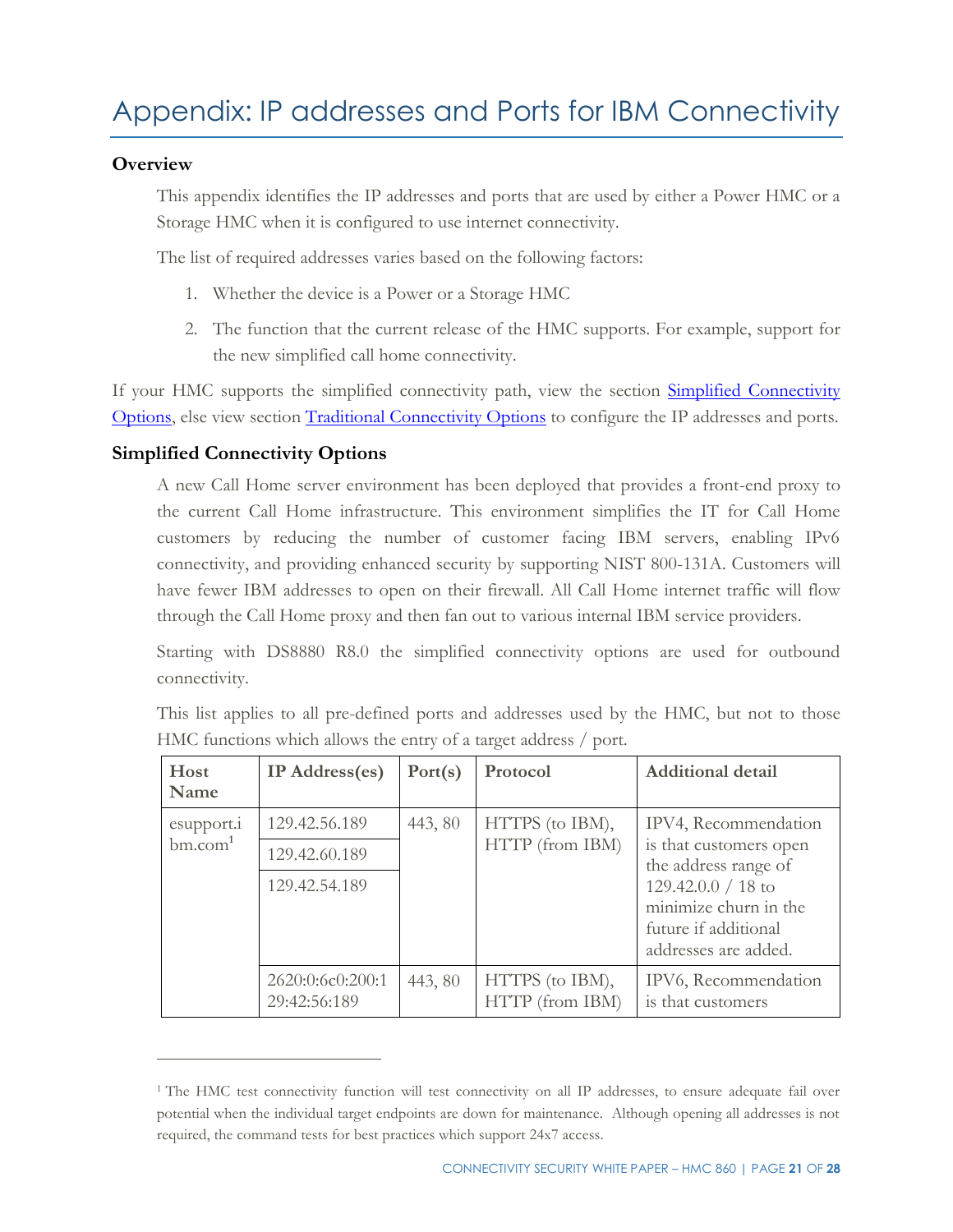| 2620:0:6c2:200:1<br>29:42:60:189 | open 2620:0:6c0: /45 to<br>minimize churn in the<br>future if additional |
|----------------------------------|--------------------------------------------------------------------------|
| 2620:0:6c4:200:1<br>29:42:54:189 | addresses are added.                                                     |

#### <span id="page-22-0"></span>**Traditional Connectivity Options**

This section of the appendix covers configuration for older versions of the HMC. In these older releases, there were two different connection paths to IBM, based on whether SSL connectivity or URSF has been chosen.

If you would like to use SSL, view section [SSL Connectivity,](#page-22-1) else view section [URSF](#page-24-0) (Universal Remote Support Function) with optional VPN (Virtual Private Networking) Connectivity.

#### <span id="page-22-1"></span>**SSL Connectivity**

#### **Call home configuration download servers**

The ECC protocol periodically checks if any of the IP addresses / ports used by SSL connectivity method have been changed through the following IP addresses. Both addresses should be opened for total redundancy. This port is only used to download the address/port information used by Call Home transactions.

| <b>DNS</b> name                       | IP address    | Port(s)                  | Protocol(s)       | Purpose                               |
|---------------------------------------|---------------|--------------------------|-------------------|---------------------------------------|
| www-03.ibm.com                        | 204.146.30.17 | 443 and 80<br>(optional) | https and<br>http | Service<br>provider file<br>download. |
| www6.software.ibm.com   170.225.15.41 |               | 443                      | https             | Service<br>provider file<br>download  |

#### **Fix / Policy download Servers**

The following addresses are used when applications are downloading updates (fixes or policy downloads) from IBM. Note that the system must be enrolled for communications to IBM, to request a download. The list of ports in section Problem / Inventory [/ Call Home Enrollment](#page-23-0)  [Servers](#page-23-0) should be reviewed.

| <b>DNS</b> name            | IP address     | Port(s) | Protocol(s) | Purpose        |
|----------------------------|----------------|---------|-------------|----------------|
| download3.boulder.ibm.com  | 170.225.15.76  | 80      | <b>HTTP</b> | Download fixes |
| download3.mul.ie.ibm.com   | 129.35.224.114 | 80      | <b>HTTP</b> | Download fixes |
| delivery03.bld.dhe.ibm.com | 170.225.15.103 | 80      | <b>HTTP</b> | Download fixes |
|                            | 129.35.224.103 |         |             |                |
| Delivery03.mul.dhe.ibm.com | 129.35.224.113 | 80      | <b>HTTP</b> | Download fixes |
|                            | 170.225.15.113 |         |             |                |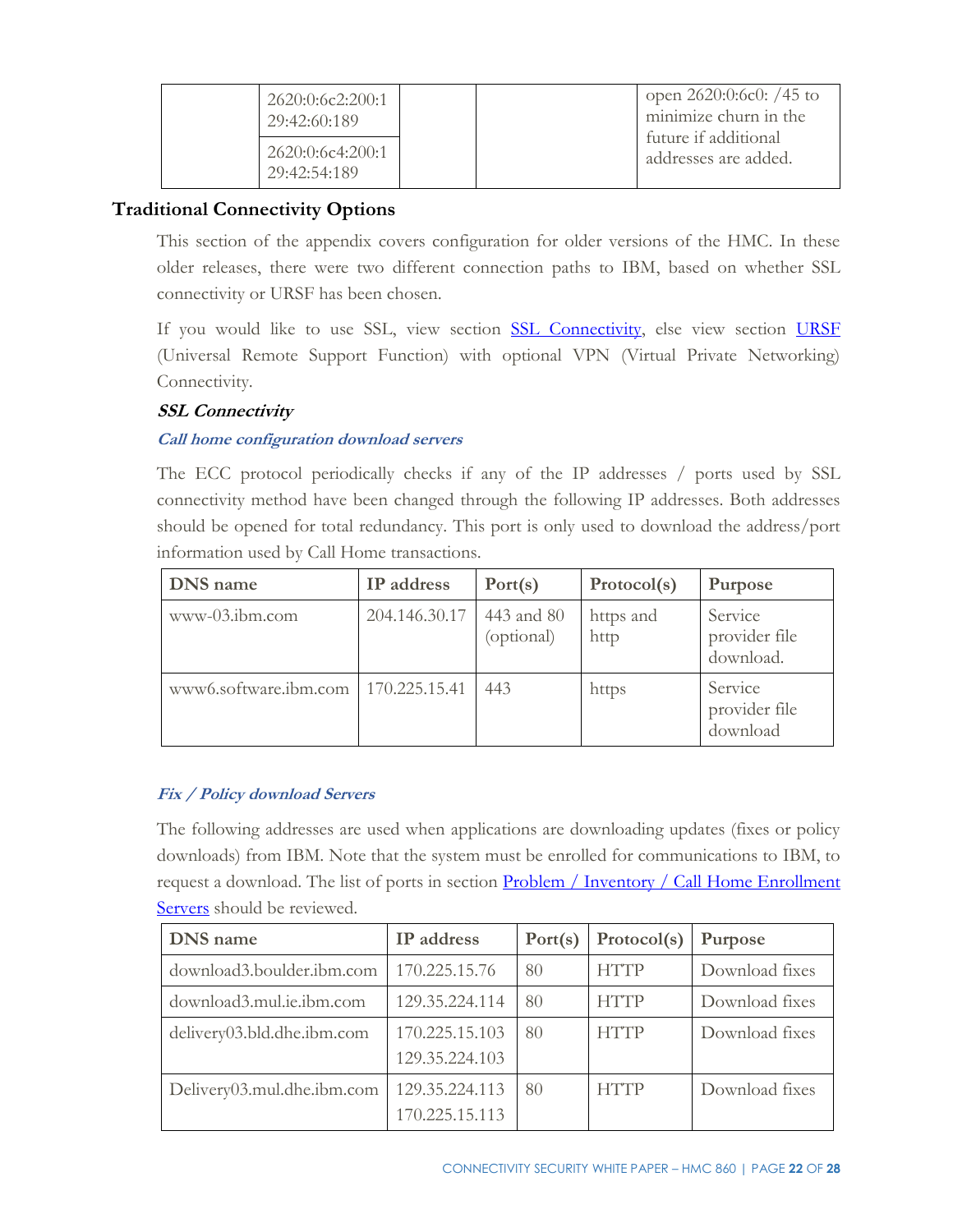| download4.boulder.ibm.com  | 170.225.15.107                    | 80 | <b>HTTP</b> | Download fixes |
|----------------------------|-----------------------------------|----|-------------|----------------|
| download4.mul.ie.ibm.com   | 129.35.224.107                    | 80 | <b>HTTP</b> | Download fixes |
| delivery04-bld.dhe.ibm.com | 170.225.15.104,<br>129.35.224.104 | 80 | <b>HTTP</b> | Download fixes |
| delivery04-mul.dhe.ibm.com | 129.35.224.115,<br>170.225.15.115 | 80 | <b>HTTP</b> | Download fixes |
| delivery04.dhe.ibm.com     | 129.35.224.105,<br>170.225.15.105 | 80 | <b>HTTP</b> | Download fixes |

#### <span id="page-23-0"></span>**Problem / Inventory / Call Home Enrollment Servers / Access Key**

The following addresses are used for enrolling a system to communicate with IBM, for problem reporting and periodic transmissions such as inventory, heartbeat or PM for Power data.

| <b>DNS</b> name                | IP address                                      | Port(s) | Protocol(s) | Purpose                                                                                                                                                           |
|--------------------------------|-------------------------------------------------|---------|-------------|-------------------------------------------------------------------------------------------------------------------------------------------------------------------|
| eccgw01.boulde<br>r.ibm.com    | 207.25.252.197                                  | 443     | https       | IBM electronic customer care<br>gateway for system registration,<br>sending of bulk data without a<br>PMH, sending HW / SW<br>inventory and downloading<br>fixes. |
| eccgw02. roches<br>ter.ibm.com | 129.42.160.51                                   | 443     | https       | IBM electronic customer care<br>gateway for system registration,<br>sending of bulk data without a<br>PMH, sending HW / SW<br>inventory and downloading<br>fixes. |
| WWW-<br>945.ibm.com            | 129.42.26.224<br>129.42.42.224<br>129.42.50.224 | 443     | https       | IBM gateway for problem<br>reporting and access key when<br>the system is configured to use<br>electronic customer care                                           |

 $\bigoplus$  Both IP addresses (207.25.252.197) & (129.42.160.51) must be OPEN for redundancy purposes.

#### **Upload servers**

The following servers are used for sending of bulk data (i.e., logs / traces) when an error occurs, as well as sending up the periodic bulk data like inventory and heartbeat.

| DNS name                                    | <b>IP</b> address | $\vert$ Port(s)   Protocol(s)   Purpose |                                            |
|---------------------------------------------|-------------------|-----------------------------------------|--------------------------------------------|
| www6.software.ibm.com   170.225.15.41   443 |                   | https                                   | Upload bulk data<br>associated with status |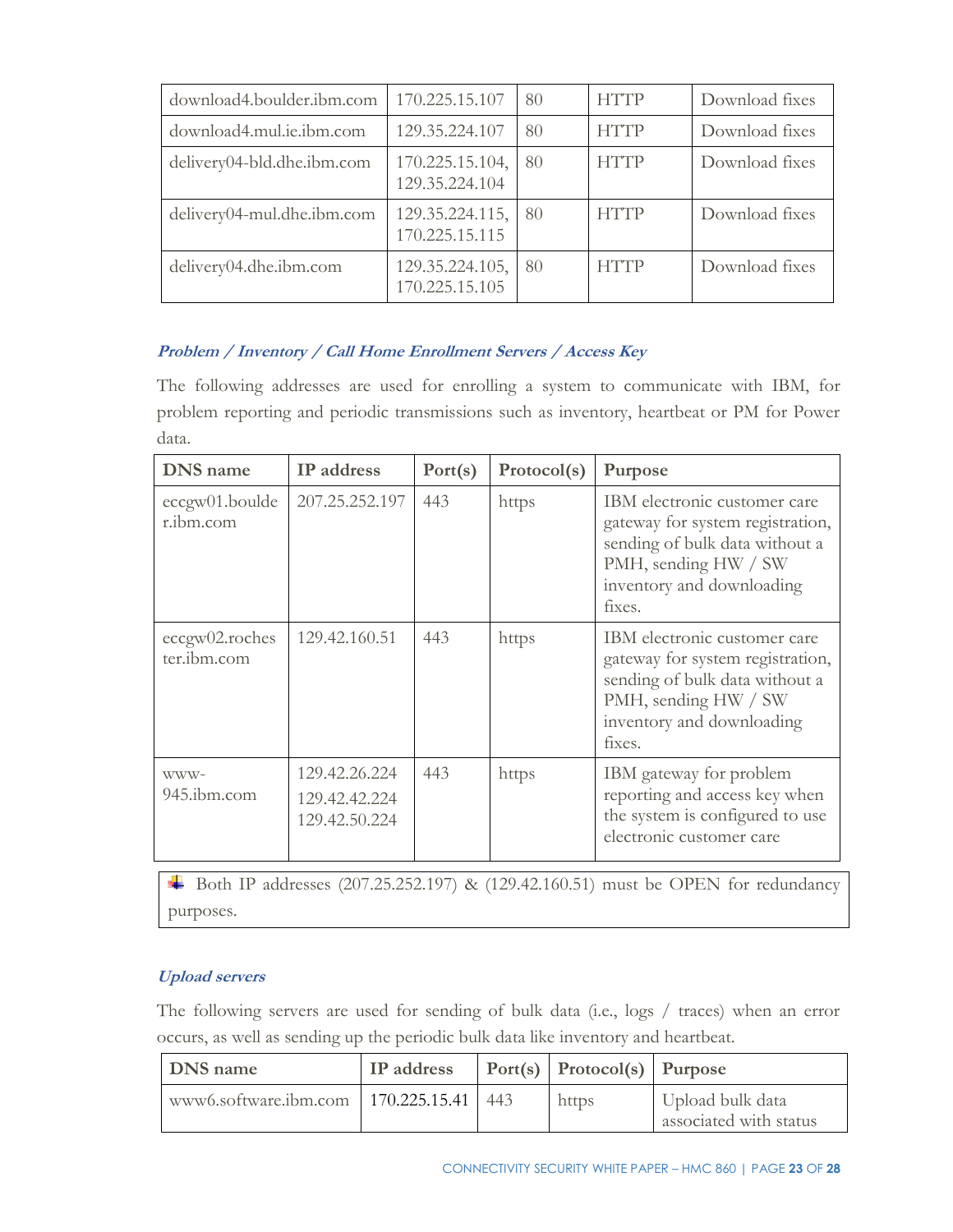|                          |               |     |       | and problem reporting                                               |
|--------------------------|---------------|-----|-------|---------------------------------------------------------------------|
| www.ecurep.ibm.com       | 192.109.81.20 | 443 | https | Upload bulk data<br>associated with status<br>and problem reporting |
| testcase.boulder.ibm.com | 170.225.15.31 | 21  | ftps  | Upload bulk data<br>associated with status<br>and problem reporting |

#### <span id="page-24-0"></span>**URSF (Universal Remote Support Function) with optional VPN (Virtual Private Networking) Connectivity**

If you are using VPN or have not configured your system to use ECC, then the following is the list of addresses that must be opened.

**Problem Reporting**

| IP address    | Port  | <b>Purpose</b>    |
|---------------|-------|-------------------|
| 198.74.67.240 | 19285 | Problem Reporting |
| 198.74.71.240 | 19285 | Problem Reporting |

#### **Inventory, Heartbeat, and Diagnostic Data associated with Problem Reporting**

| IP address     | Port | <b>Purpose</b>                                                                      | GEO / IOT |
|----------------|------|-------------------------------------------------------------------------------------|-----------|
| 129.42.160.49  |      | Legacy call home. Allow HMC<br>access to IBM Service for North<br>and South America |           |
| 207.25.252.204 |      | Legacy call home. Allow HMC<br>access to IBM Service for North<br>and South America |           |

#### **Servers specific for North and South America**

#### **Servers for all other regions**

| IP address     | Port | Purpose                                                                       | GEO / IOT |
|----------------|------|-------------------------------------------------------------------------------|-----------|
| 129.42.160.50  |      | Legacy call home. Allow HMC<br>access to IBM Service for all<br>other regions |           |
| 129.42.160.50  |      | Legacy call home. Allow HMC<br>access to IBM Service for all<br>other regions |           |
| 207.25.252.205 |      | Legacy call home. Allow HMC<br>access to IBM Service for all<br>other regions |           |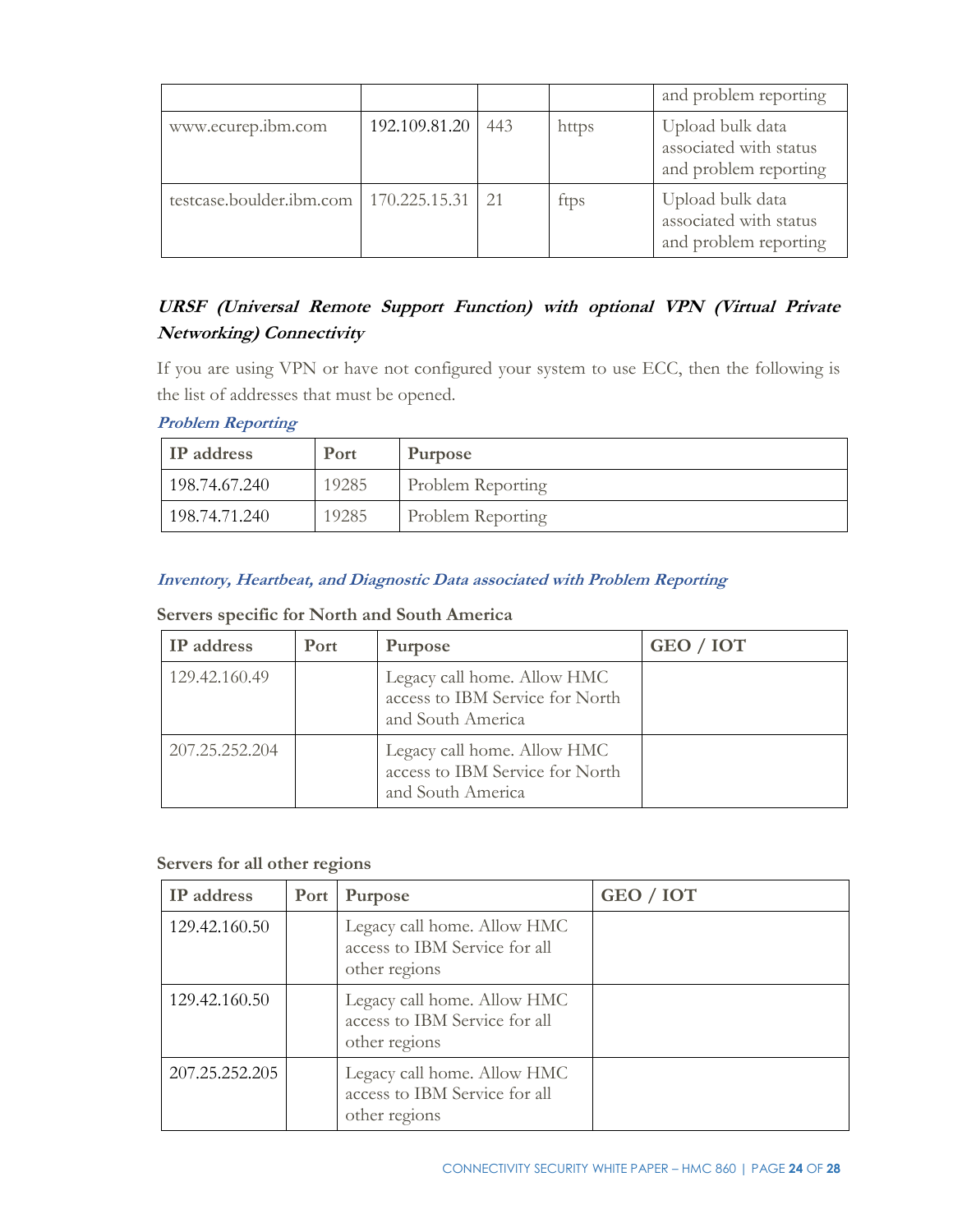| 129.42.160.48  | 443 | IBM Service to System<br>Authentication Server. Legacy<br>call home (SAS-1, SDR_2).<br>Doc_Update_1                 |  |
|----------------|-----|---------------------------------------------------------------------------------------------------------------------|--|
| 207.25.252.200 | 443 | IBM Service to System<br>Authentication Server. Legacy<br>periodic call home (SAS-2,<br>$SDR_1$ ) - $Doc\_Update_2$ |  |

#### **Remote Support**

| IP address    | Port  | Purpose        |
|---------------|-------|----------------|
| 198.74.67.235 | 11111 | Remote Support |
| 198.74.71.235 | 11111 | Remote Support |

#### **Download Power Firmware**

| <b>IP</b> address | Purpose                                                                                   |
|-------------------|-------------------------------------------------------------------------------------------|
| 129.35.224.112    | Download Power firmware using an anonymous HTTP connection in<br>conjunction with port 80 |

#### <span id="page-25-0"></span>**VPN Server Address List**

These IP addresses are used by an HMC when it is configured to use Internet VPN connectivity. All connections use protocol ESP and port 500 UDP, or ports 500 and 4500 UDP when a Network Address Translation (NAT) firewall is being used.

VPN Servers for All Regions

- 129.42.160.16
- 207.25.252.196

#### <span id="page-25-1"></span>**Remote Service HMC Port List**

When an inbound remote service connection to the HMC is active, only the following ports are allowed through the firewall for TCP and UDP.

| <b>Ports</b>                     | Description                                                                       |
|----------------------------------|-----------------------------------------------------------------------------------|
| 22, 23, 2125, 2300               | These ports are used for access to the HMC.                                       |
| 9090, 9735, 9940,<br>30000-30009 | These ports are used for Web-based System Manager (Power5).                       |
| 443, 8443                        | These ports are used for Web-based user interface (Power6,<br>Power7 and Power8). |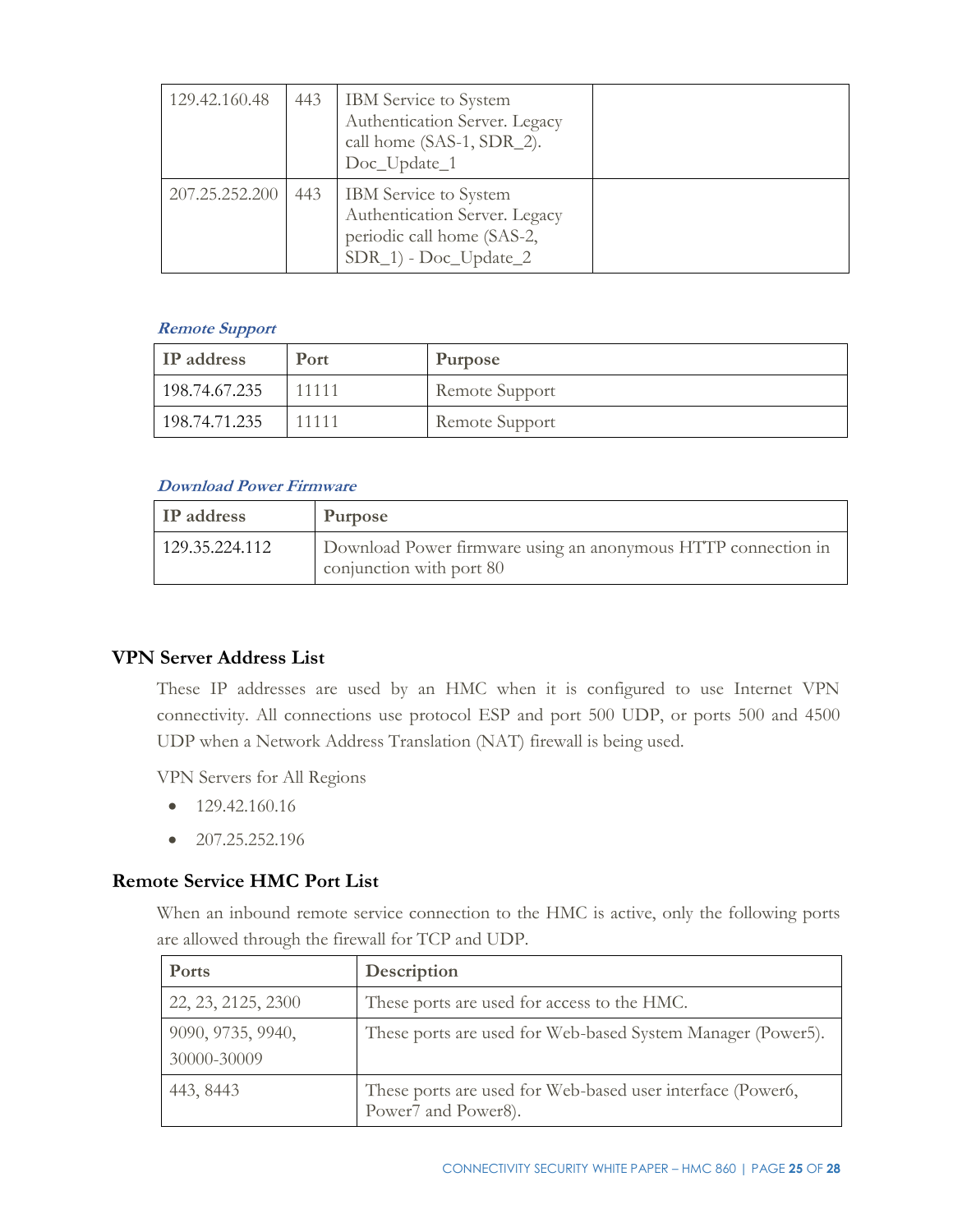#### <span id="page-26-0"></span>**More Information**

You can find more information about various topics in the following locations.

- IBM [Electronic Services web site](http://www-01.ibm.com/support/esa/) Contains more information about Electronic Service Agent.
- [HMC Installation and Configuration Guide](http://www.ibm.com/support/knowledgecenter/en/8247-22L/p8hai/p8hai_kickoff.htm)
- [Redbook.](http://www.redbooks.ibm.com/abstracts/sg247491.html?Open&pdfbookmark)
- [Important Hardware](https://www.ibm.com/developerworks/community/blogs/IBMElectronicSupport/entry/IMPORTANT_HARDWARE_SUPPORT_NOTICE?lang=en) Support Notice: IBM is discontinuing the use of analog dial up modems for service communications from our hardware. Dial connections use a modem connected to an analog phone line. These communications include automated calls for support as well as authorized transmission of error log data.